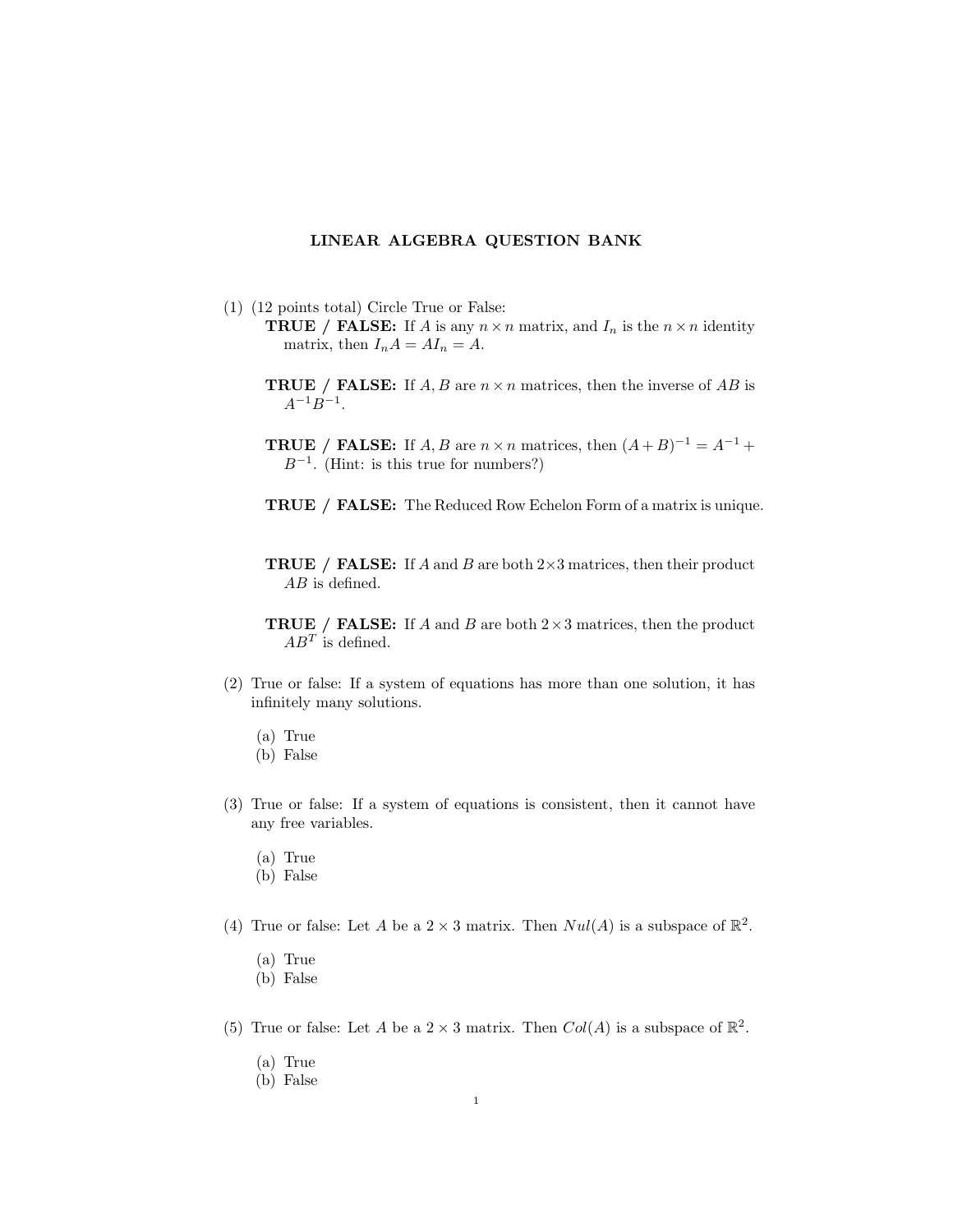- (6) True or false: If V is a vector space of dimension d, and  $\{v_1, \ldots, v_d\}$  are d different vectors in  $V$ , then they must form a basis.
	- (a) True
	- (b) False
- (7) True or false: If V is a subspace of  $\mathbb{R}^n$ , then every basis for V must have the same number of vectors.
	- (a) True
	- (b) False
- (8) True or false: If V is a vector space of dimension d, and  $\{v_1, \ldots, v_d\}$  are d linearly independent vectors in  $V$ , then they must span  $V$ .
	- (a) True
	- (b) False

(9) What is the dimension of the null space  $\text{Nul}(A)$  of  $A =$  $\lceil$  $\overline{1}$ 2 3 1 −1 0  $0 \t 0 \t 4 \t 2 \t 0$ 0 0 0 0 0 1  $\mid$ ?

A. 1 B. 2 C.  $\boxed{3}$ <br>D.  $\boxed{5}$  $D.$ 

(10) What is the dimension of the column space  $Col(A)$  of  $A =$  $\lceil$  $\overline{\phantom{a}}$ 2 3 1 −1 0 0 0 4 2 0 0 0 0 0 0 1  $\mid$ ?

A. 1  $B.$  |2  $C.$  3 D. 5

(11) What is the dimension of the left null space  $\text{Nul}(A^T)$  of  $A =$  $\lceil$  $\overline{\phantom{a}}$ 2 3 1 −1 0 0 0 4 2 0 0 0 0 0 0 1  $\mid$ ?

- $\begin{array}{ccc} A. & & \boxed{1} \\ B. & & \frac{1}{2} \end{array}$  $B$ .
- C. 3
- $D.$  5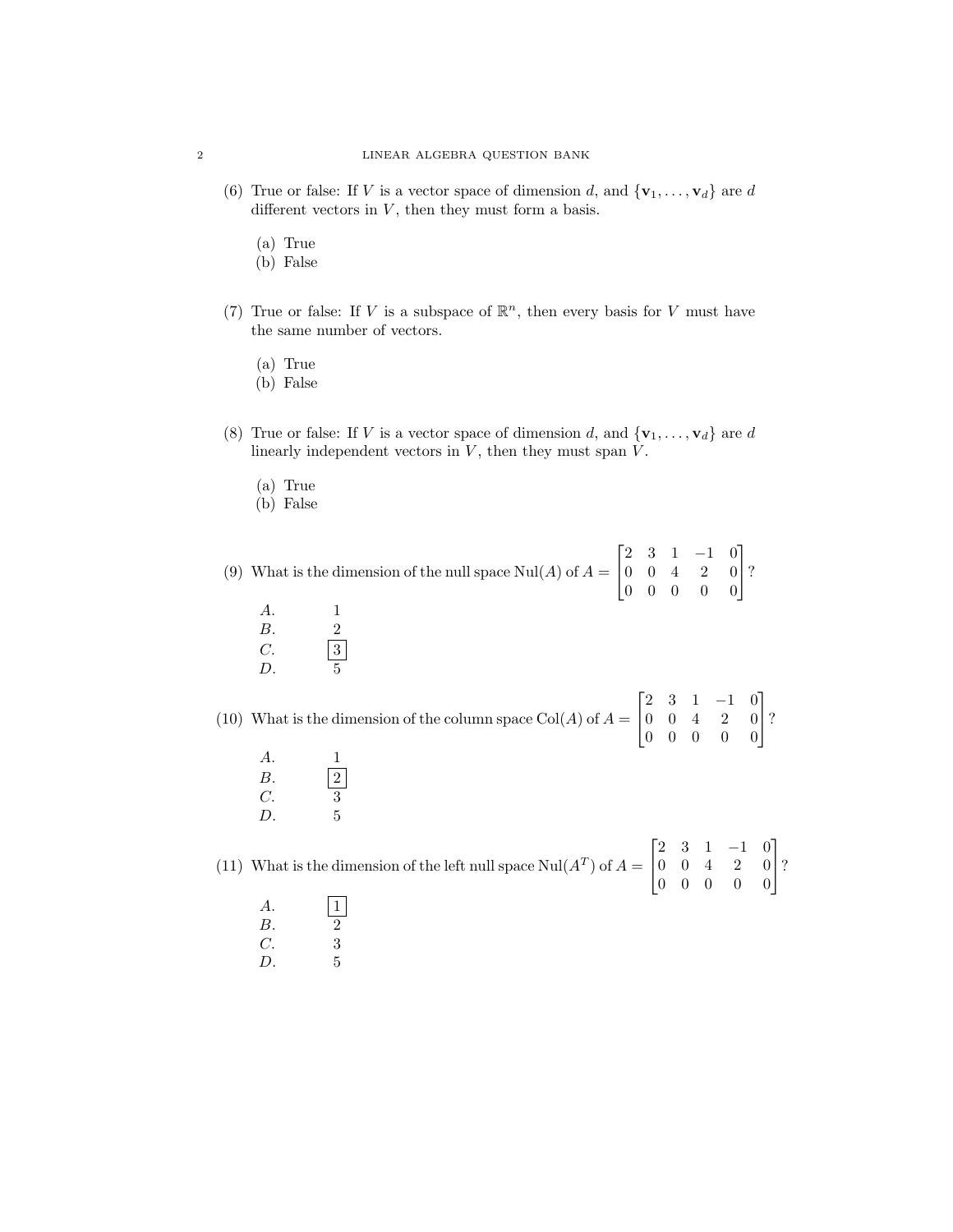|  | (12) What is the dimension of the row space $\text{Col}(A^T)$ of $A = \begin{bmatrix} 2 & 3 & 1 & -1 & 0 \\ 0 & 0 & 4 & 2 & 0 \\ 0 & 0 & 0 & 0 & 0 \end{bmatrix}$ ? |  |  |  |
|--|---------------------------------------------------------------------------------------------------------------------------------------------------------------------|--|--|--|
|  |                                                                                                                                                                     |  |  |  |

- $B.$  |2  $C.$  3  $\begin{array}{ccc} 1.11 & 0.11 & 0.11 \\ C. & 3 & 0.11 \\ D. & 5 & 5 \end{array}$
-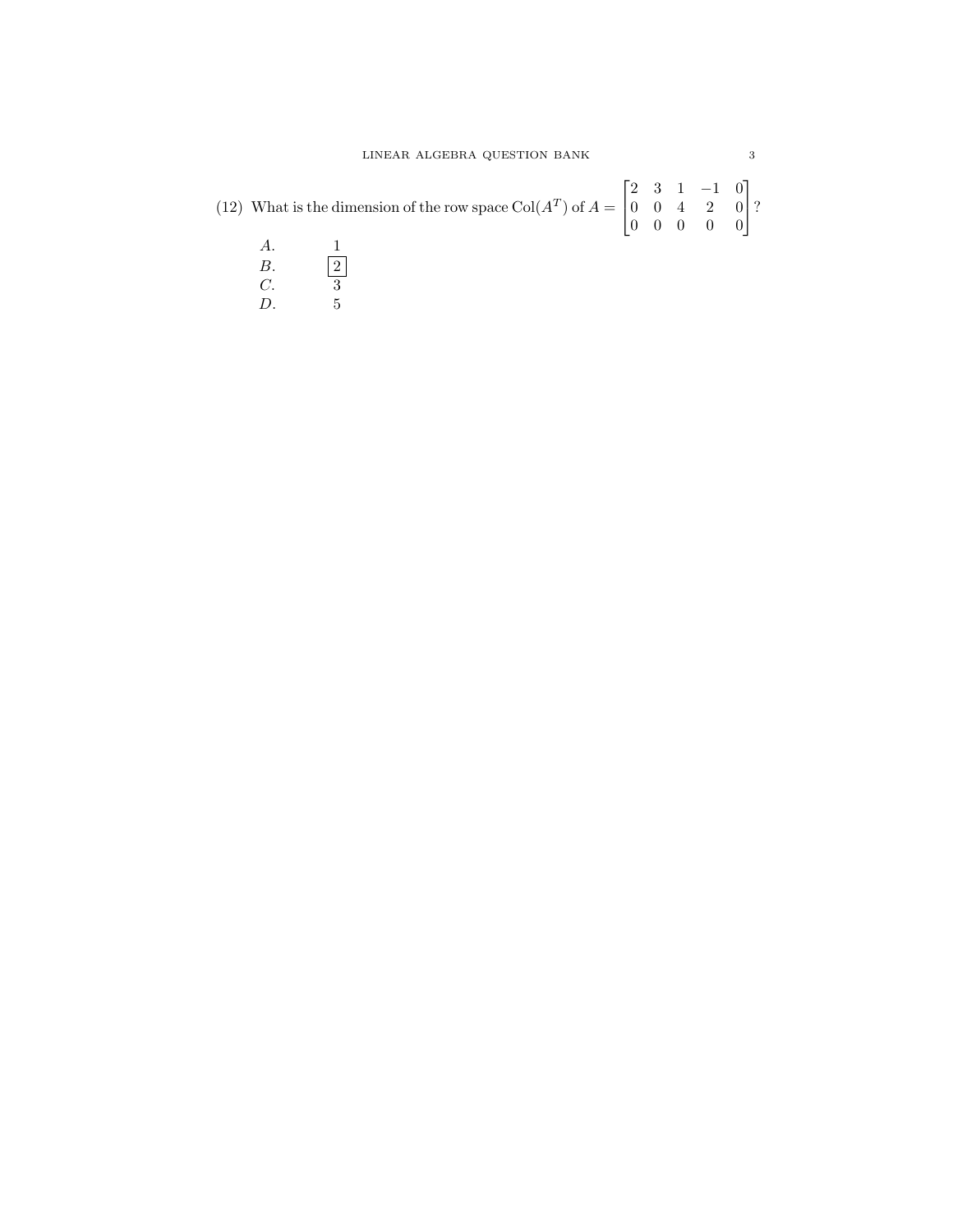For questions 5 and 6: Suppose

$$
A = \begin{bmatrix} 1 & -3 & 1 & -2 \\ 0 & 1 & -1 & 1 \\ 1 & -1 & -1 & 0 \end{bmatrix}
$$
  
and its reduced echelon form is  

$$
U = \begin{bmatrix} 1 & 0 & -2 & 1 \\ 0 & 1 & -1 & 1 \\ 0 & 0 & 0 & 0 \end{bmatrix}
$$

(13) Which of these is a basis for  $Col(A)$ ?

A.
$$
\left\{ \begin{bmatrix} 1 \\ 0 \\ 1 \end{bmatrix}, \begin{bmatrix} -3 \\ 1 \\ -1 \end{bmatrix}, \begin{bmatrix} 1 \\ -1 \\ -1 \end{bmatrix}, \begin{bmatrix} -2 \\ 1 \\ 0 \end{bmatrix} \right\}
$$
  
B.
$$
\left\{ \begin{bmatrix} 1 \\ 0 \\ 0 \end{bmatrix}, \begin{bmatrix} 0 \\ 1 \\ 0 \end{bmatrix} \right\}
$$
  
C.
$$
\left\{ \begin{bmatrix} 1 \\ 0 \\ 1 \end{bmatrix}, \begin{bmatrix} -3 \\ 1 \\ -1 \end{bmatrix} \right\}
$$
  
D.
$$
\left\{ \begin{bmatrix} 1 \\ 0 \\ 1 \end{bmatrix}, \begin{bmatrix} 1 \\ -1 \\ -1 \end{bmatrix}, \begin{bmatrix} -2 \\ 1 \\ 0 \end{bmatrix} \right\}
$$

(14) Which of these is a basis for  $Col(A<sup>T</sup>)$ ?

A. 
$$
\text{Span} \left\{ \begin{bmatrix} 1 \\ -3 \\ 1 \\ -2 \end{bmatrix}, \begin{bmatrix} 0 \\ 1 \\ -1 \\ 1 \end{bmatrix}, \begin{bmatrix} 1 \\ -1 \\ -1 \\ 0 \end{bmatrix} \right\}
$$
  
B. 
$$
\text{Span} \left\{ \begin{bmatrix} 1 \\ 0 \\ -2 \\ 1 \end{bmatrix}, \begin{bmatrix} 0 \\ 1 \\ -1 \\ 1 \end{bmatrix} \right\}
$$
  
C. 
$$
\left\{ \begin{bmatrix} 1 \\ -3 \\ 1 \\ -2 \end{bmatrix}, \begin{bmatrix} 0 \\ 1 \\ -1 \\ 1 \end{bmatrix}, \begin{bmatrix} 1 \\ -1 \\ -1 \\ 0 \end{bmatrix} \right\}
$$
  
D. 
$$
\left[ \begin{bmatrix} 1 \\ -3 \\ 1 \\ -2 \end{bmatrix}, \begin{bmatrix} 0 \\ 1 \\ -1 \\ 1 \end{bmatrix}, \begin{bmatrix} 1 \\ -1 \\ -1 \\ 1 \end{bmatrix} \right]
$$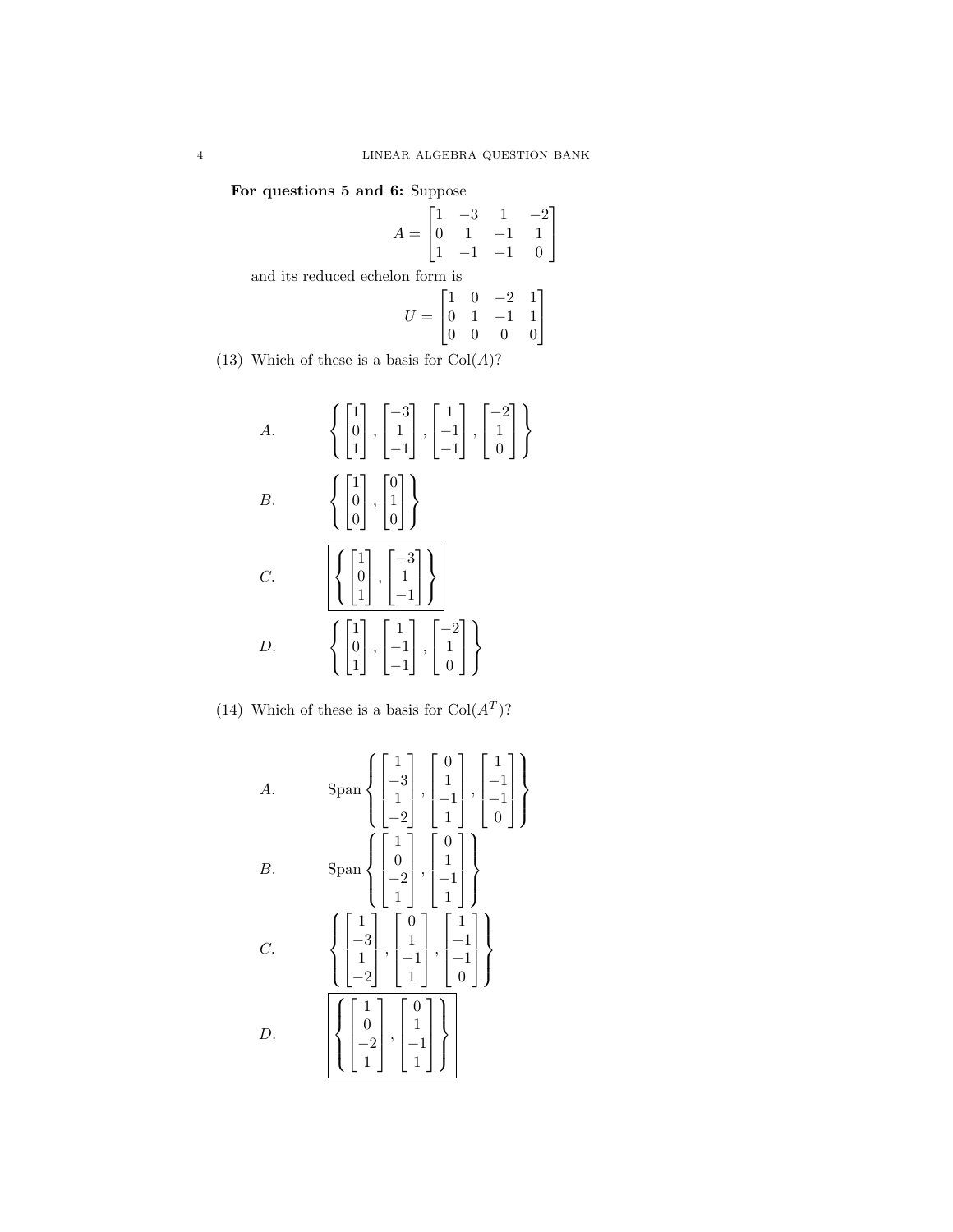(15) The matrix for a  $90^{\circ}$  counterclockwise rotation in the x-y plane is

| $\boldsymbol{A}$ . | $\begin{bmatrix} 0 & 1 \\ 1 & 0 \end{bmatrix}$                         |
|--------------------|------------------------------------------------------------------------|
| B.                 | $\begin{bmatrix} 0 & -1 \\ -1 & 0 \end{bmatrix}$                       |
| $\overline{C}$ .   | $\left\vert \begin{bmatrix} 0 & -1 \\ 1 & 0 \end{bmatrix} \right\vert$ |
| D.                 | $\begin{bmatrix} 0 & 1 \\ -1 & 0 \end{bmatrix}$                        |

(16) Let  $L$  be the linear transformation from  $\mathbb{P}_2$  to  $\mathbb{P}_2$  given by

$$
L(p(t)) = 2p'(t) + 3p(t)
$$

and let  $\mathcal{B} = \{1, t, t^2\}$  be the standard basis for  $\mathbb{P}_2$ . Then the coordinate matrix A representing  $L$  with input and output basis  $\beta$  is:

| А. | $\Big  \begin{matrix} 3 \\ 2 \\ 0 \end{matrix} \Big $ | $\begin{array}{c} 0 \\ 3 \\ 4 \end{array}$ | $\begin{array}{c} 0 \\ 0 \\ 3 \end{array}$ |
|----|-------------------------------------------------------|--------------------------------------------|--------------------------------------------|
| В. | $\begin{bmatrix} 2 \\ 0 \\ 0 \end{bmatrix}$           | $\begin{array}{c} 3 \\ 2 \\ 0 \end{array}$ | $\begin{matrix}0\6\0\end{matrix}$          |
| Ć. | $\begin{bmatrix} 3 \\ 0 \\ 0 \end{bmatrix}$           | $\begin{array}{c} 2 \\ 3 \\ 0 \end{array}$ | $\begin{array}{c} 0 \\ 4 \\ 3 \end{array}$ |
| D. | $\begin{bmatrix} 2 \\ 3 \\ 0 \end{bmatrix}$           | $\begin{array}{c} 0 \\ 2 \\ 6 \end{array}$ | $\begin{matrix}0\0\0\end{matrix}$          |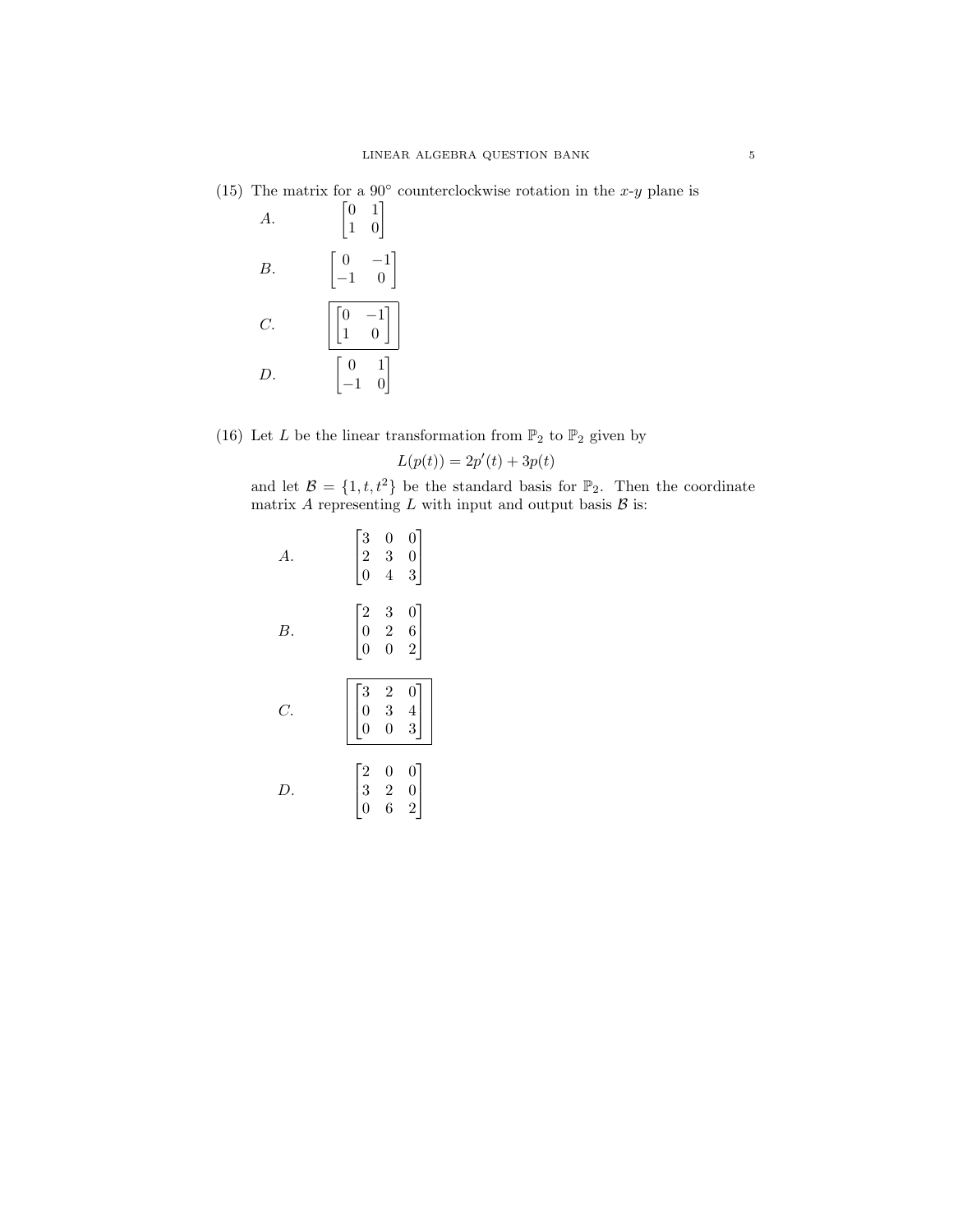- (17) For every  $m \times n$  matrix A, the orthogonal complement of Col(A) in  $\mathbb{R}^m$  is  $Nul(A).$ 
	- A. True
	- $B.$  False
- (18) For every  $m \times n$  matrix A, the sum of the dimensions of Nul( $A<sup>T</sup>$ ) and  $Col(A)$  is equal to m.
	- A.  $| \, True$
	- B. False
- (19) If V is a 6-dimensional vector space, and  $\mathbf{v}_1, \ldots, \mathbf{v}_m$  is a basis for V, then  $m$  must be equal to 6.
	- A.  $| \, True \, |$
	- B. False
- (20) If V is a 6-dimensional vector space, and  $\mathbf{v}_1, \ldots, \mathbf{v}_6$  are six vectors in V, then they must form a basis of  $V$ .
	- A. True
	- $B. | False$
- (21) If V is a 6-dimensional subspace of  $\mathbb{R}^{10}$ , then the orthogonal complement  $V^{\perp}$  must be 4-dimensional.
	- $A.$  True
	- B. False
- (22) If V is a 3-dimensional subspace of  $\mathbb{R}^7$ , and  $\mathbf{v}_1$ ,  $\mathbf{v}_2$ , and  $\mathbf{v}_3$  are three linearly independent vectors in  $V$ , then they also span  $V$ .
	- $A. | True$
	- B. False
- (23) If V and W are subspaces of  $\mathbb{R}^n$ , and  $W^{\perp} = V$ , then  $V^{\perp} = W$ .
	- A.  $| \, True \, |$
	- B. False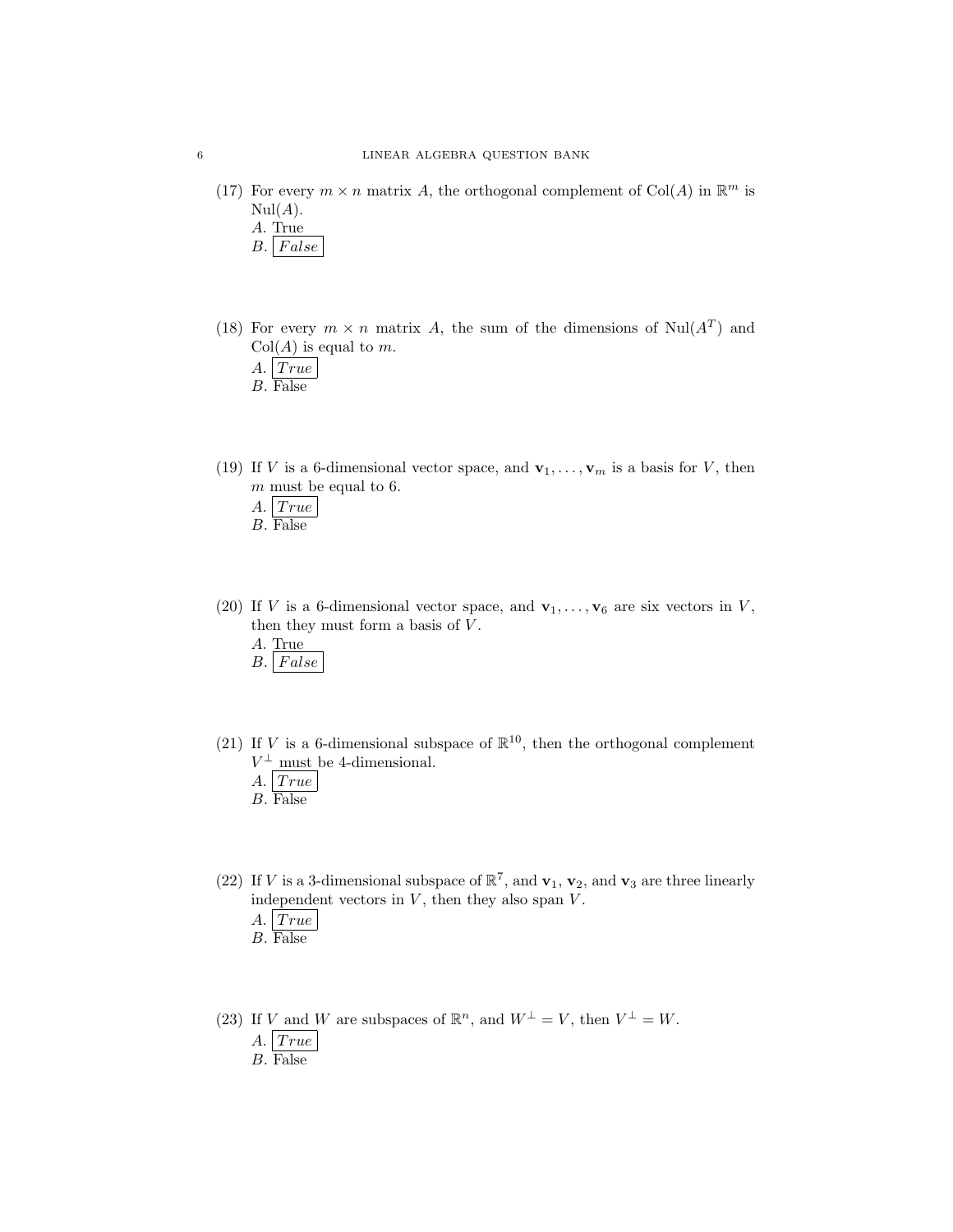(24) Suppose  $A = [\mathbf{a}_1 \dots \mathbf{a}_4]$  and  $B = [\mathbf{b}_1 \dots \mathbf{b}_4]$  are two  $4 \times 4$  matrices so that

$$
AB = \begin{bmatrix} 1 & 1 & 2 & 3 \\ 1 & 2 & 4 & 6 \\ 1 & 3 & 6 & 9 \\ 1 & 4 & 8 & 12 \end{bmatrix}.
$$

What is  $A\mathbf{b}_2$ ? That is, what is A times the second column of  $B$ ?

(a) 
$$
\begin{bmatrix} 1 \\ 2 \\ 4 \\ 6 \end{bmatrix}
$$
 (b)  $\begin{bmatrix} 1 \\ 2 \\ 3 \\ 4 \end{bmatrix}$  (c) Not enough information to tell.

(25) Let

$$
A = \begin{bmatrix} 0 & 1 & 1 \\ 0 & 5 & 2 \\ 6 & 1 & 2 \end{bmatrix}.
$$

For which permutation matrix  $P$  does  $PA$  have an  $LU$  decomposition?

(a) 
$$
P = \begin{bmatrix} 1 & 0 & 0 \\ 0 & 1 & 0 \\ 0 & 0 & 1 \end{bmatrix}
$$
 (b)  $P = \begin{bmatrix} 0 & 1 & 0 \\ 1 & 0 & 0 \\ 0 & 0 & 1 \end{bmatrix}$  (c)  $P = \begin{bmatrix} 0 & 0 & 1 \\ 0 & 1 & 0 \\ 1 & 0 & 0 \end{bmatrix}$ 

(26) Suppose  $A$  is a matrix with  $LU$  decomposition:

$$
A = \begin{bmatrix} 1 & 0 \\ 2 & 1 \end{bmatrix} \begin{bmatrix} 1 & 2 \\ 0 & 1 \end{bmatrix}
$$

If 
$$
\mathbf{b} = \begin{bmatrix} 1 \\ 1 \end{bmatrix}
$$
, the *LU* method for  $A\mathbf{x} = \mathbf{b}$  gives  
\n(a)  $\mathbf{c} = \begin{bmatrix} 3 \\ 1 \end{bmatrix}$ ,  $\mathbf{x} = \begin{bmatrix} 7 \\ 3 \end{bmatrix}$ .  
\n(b)  $\mathbf{c} = \begin{bmatrix} -1 \\ 1 \end{bmatrix}$ ,  $\mathbf{x} = \begin{bmatrix} 3 \\ -1 \end{bmatrix}$ .  
\n(c)  $\mathbf{c} = \begin{bmatrix} 1 \\ 3 \end{bmatrix}$ ,  $\mathbf{x} = \begin{bmatrix} 7 \\ 3 \end{bmatrix}$ .  
\n(d)  $\mathbf{c} = \begin{bmatrix} 1 \\ -1 \end{bmatrix}$ ,  $\mathbf{x} = \begin{bmatrix} 3 \\ -1 \end{bmatrix}$ .

(27) What is the inverse of the matrix

$$
A = \begin{bmatrix} 1 & 0 & 0 \\ 2 & 1 & 0 \\ 0 & 0 & 1 \end{bmatrix}
$$
?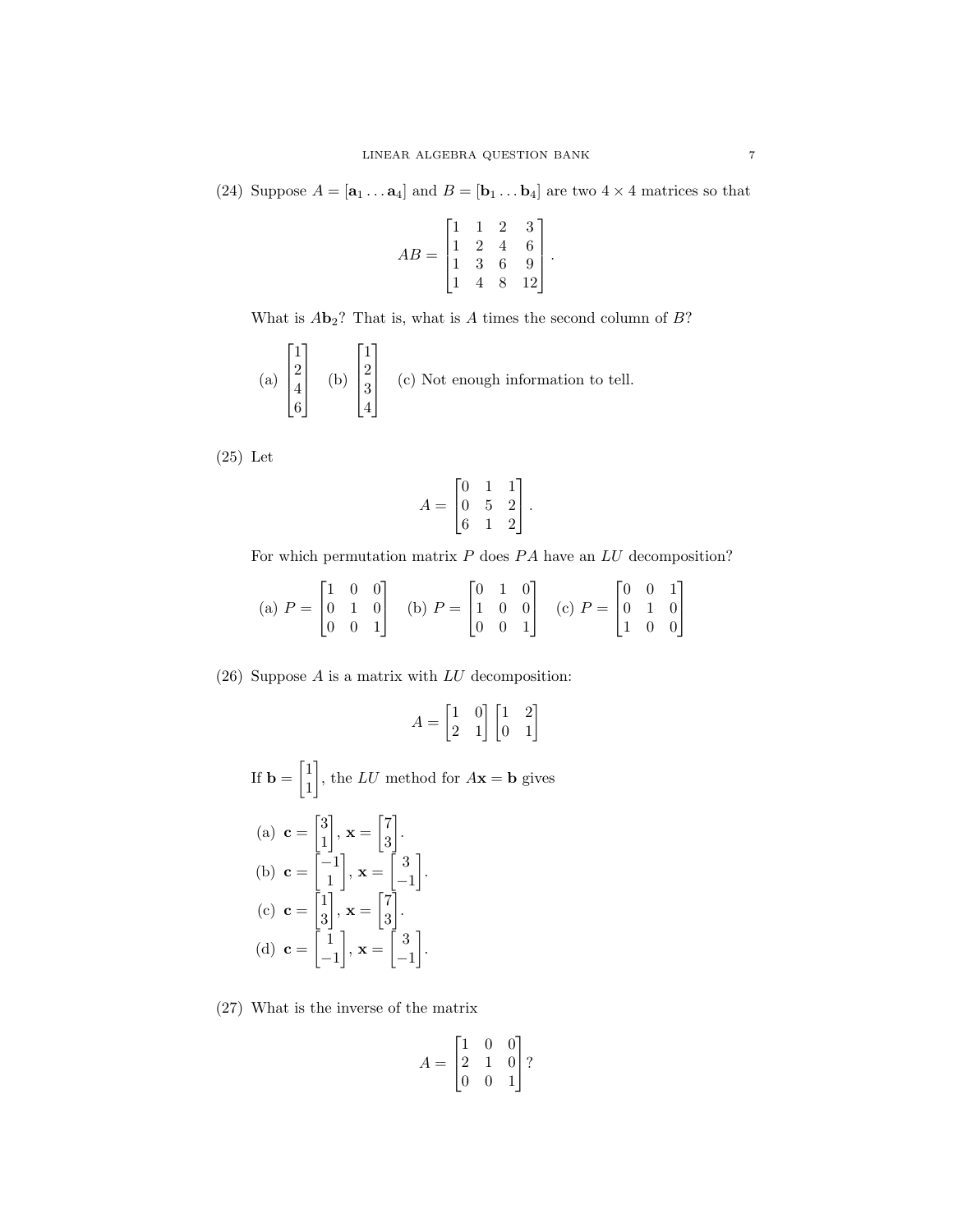(a) 
$$
A^{-1} = \begin{bmatrix} 1 & -2 & 0 \\ 0 & 1 & 0 \\ 0 & 0 & 1 \end{bmatrix}
$$
 (b)  $A^{-1} = \begin{bmatrix} 1 & 0 & 0 \\ -2 & 1 & 0 \\ 0 & 0 & 1 \end{bmatrix}$  (c)  $A^{-1} = \begin{bmatrix} 1 & 0 & 0 \\ 0 & 1 & 0 \\ 0 & -2 & 1 \end{bmatrix}$ 

(28) Suppose A is a  $3 \times 3$  matrix so that

$$
A\begin{bmatrix} 1 \\ 4 \\ 2 \end{bmatrix} = \begin{bmatrix} 1 \\ 0 \\ 0 \end{bmatrix}, \quad A\begin{bmatrix} 3 \\ 1 \\ 0 \end{bmatrix} = \begin{bmatrix} 0 \\ 1 \\ 0 \end{bmatrix}, \text{ and } \quad A\begin{bmatrix} 2 \\ 1 \\ 7 \end{bmatrix} = \begin{bmatrix} 0 \\ 0 \\ 1 \end{bmatrix}.
$$

What is the first column of  $A^{-1}$ ?

(a) 
$$
\begin{bmatrix} 1 \\ 3 \\ 2 \end{bmatrix}
$$
 (b)  $\begin{bmatrix} 1 \\ 4 \\ 2 \end{bmatrix}$  (c)  $\begin{bmatrix} 3 \\ 1 \\ 0 \end{bmatrix}$  (d)  $\begin{bmatrix} 2 \\ 1 \\ 7 \end{bmatrix}$  (e) Not enough information to tell

(29) Suppose A and B are invertible  $3 \times 3$  matrices, with inverses

$$
A^{-1} = \begin{bmatrix} 1 & 0 & 0 \\ -2 & 1 & 0 \\ 0 & 0 & 1 \end{bmatrix} \quad \text{and} \quad B^{-1} = \begin{bmatrix} 1 & 0 & 0 \\ 0 & 1 & 0 \\ 0 & 5 & 1 \end{bmatrix}
$$

What is  $(AB)^{-1}$ ?

(a) 
$$
\begin{bmatrix} 1 & 0 & 0 \\ 2 & 1 & 0 \\ 0 & -5 & 1 \end{bmatrix}
$$
 (b)  $\begin{bmatrix} 1 & 0 & 0 \\ 2 & 1 & 0 \\ -10 & -5 & 1 \end{bmatrix}$  (c)  $\begin{bmatrix} 1 & 0 & 0 \\ -2 & 1 & 0 \\ 0 & 5 & 1 \end{bmatrix}$  (d)  $\begin{bmatrix} 1 & 0 & 0 \\ -2 & 1 & 0 \\ -10 & 5 & 1 \end{bmatrix}$ 

- (30) Which of the following are subspaces of  $\mathbb{P}_2$ , the vector space of polynomials with degree at most 2:
	- $W_1 = \{a_0 + a_1t + a_2t^2 : a_0 = 1, \text{ and } a_1, a_2 \in \mathbb{R}\}\$
	- $W_2 = \{a_0 + a_1t + a_2t^2 : a_1 = 1, \text{ and } a_0, a_2 \in \mathbb{R}\}\$
	- $W_3 = \{a_0 + a_1t + a_2t^2 : a_1 = 0, \text{ and } a_0, a_2 \in \mathbb{R}\}\$
	- $W_4 = \{at + b(t-1) : a, b \in \mathbb{R}\}\$
	- (a)  $W_3$  only
	- (b)  $W_4$  only
	- (c)  $W_3$  and  $W_4$  only
	- (d)  $W_1$  and  $W_2$  only
	- (e) All four are subspaces

(31) Which of the following are subspaces of the indicated vector space?

• 
$$
W_1 = \left\{ \begin{bmatrix} a \\ b \\ c \end{bmatrix} : a - 2b = c, 4a + 2c = 1 \right\} \subseteq \mathbb{R}^3
$$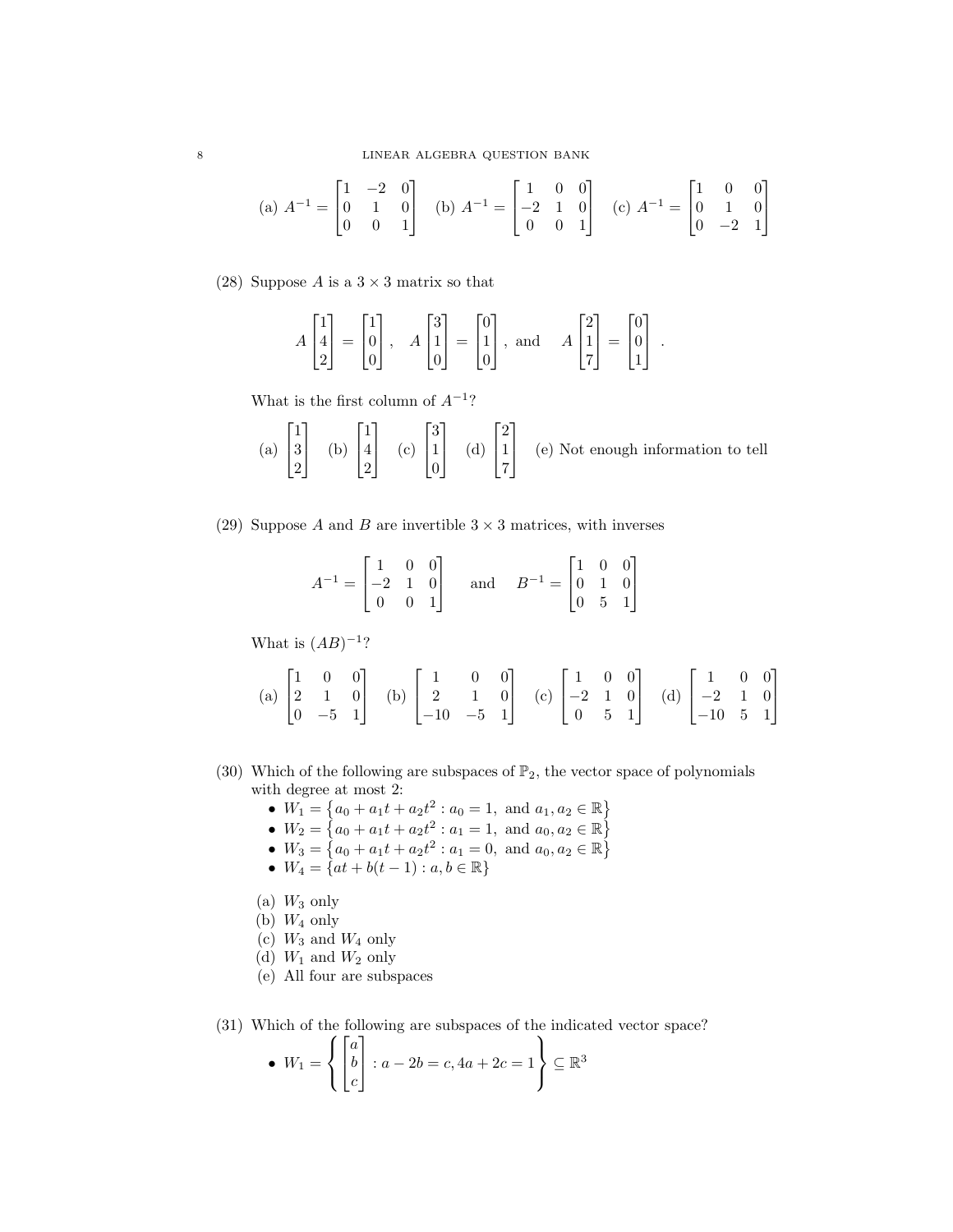• 
$$
W_2 = \left\{ \begin{bmatrix} a - b \\ c \\ a + c \\ a - 2b - c \end{bmatrix} : a, b, c \in \mathbb{R} \right\} \subseteq \mathbb{R}^4
$$
  
\n•  $W_3 = \left\{ \begin{bmatrix} a \\ b \\ b \end{bmatrix} : a \cdot b \ge 0 \right\} \subseteq \mathbb{R}^2$   
\n•  $W_4 = \left\{ \begin{bmatrix} a \\ b \\ b \end{bmatrix} : a^2 + b^2 \le 1 \right\} \subseteq \mathbb{R}^2$ 

- (a)  $W_2$  only
- (b)  $W_1$  and  $W_2$  only
- $(c)$   $W_2$  and  $W_3$  only
- (d) All four are subspaces

# (32) Suppose

$$
A = \begin{bmatrix} * & * & * & * \\ * & * & * & * \\ * & * & * & * \end{bmatrix} \quad \text{and} \quad B = \begin{bmatrix} * & * & * & * \\ * & * & * & * \\ * & * & * & * \end{bmatrix}
$$

are  $3 \times 4$  matrices, and **b** is a vector in both  $Col(A)$  and  $Col(B)$ . Suppose also that

$$
Nul(A) = \{0\} \quad \text{and} \quad Nul(B) = span \left\{ \begin{bmatrix} 1 \\ 0 \\ 1 \\ 0 \end{bmatrix} \right\}
$$

Which of the following is true?

- (a)  $A\mathbf{x} = \mathbf{b}$  has a unique solution, but  $B\mathbf{x} = \mathbf{b}$  does not.
- (b)  $Bx = b$  has a unique solution, but  $Ax = b$  does not.
- (c) Both  $A\mathbf{x} = \mathbf{b}$  and  $A\mathbf{x} = \mathbf{b}$  have unique solutions.
- (d) Neither  $A\mathbf{x} = \mathbf{b}$  nor  $A\mathbf{x} = \mathbf{b}$  have unique solutions.

(33) Let

$$
A = \begin{bmatrix} 1 & 3 \\ -2 & -6 \end{bmatrix}
$$

Which of the following are in  $Col(A)$ ?

\n- $$
\mathbf{v}_1 = \begin{bmatrix} 0 \\ 0 \end{bmatrix}
$$
\n- $\mathbf{v}_2 = \begin{bmatrix} 4 \\ -12 \end{bmatrix}$
\n- $\mathbf{v}_3 = \begin{bmatrix} 1 \\ 0 \end{bmatrix}$
\n- $\mathbf{v}_4 = \begin{bmatrix} 1 \\ -2 \end{bmatrix}$
\n

(a)  $v_4$  only

(b)  $\mathbf{v}_1$  and  $\mathbf{v}_4$  only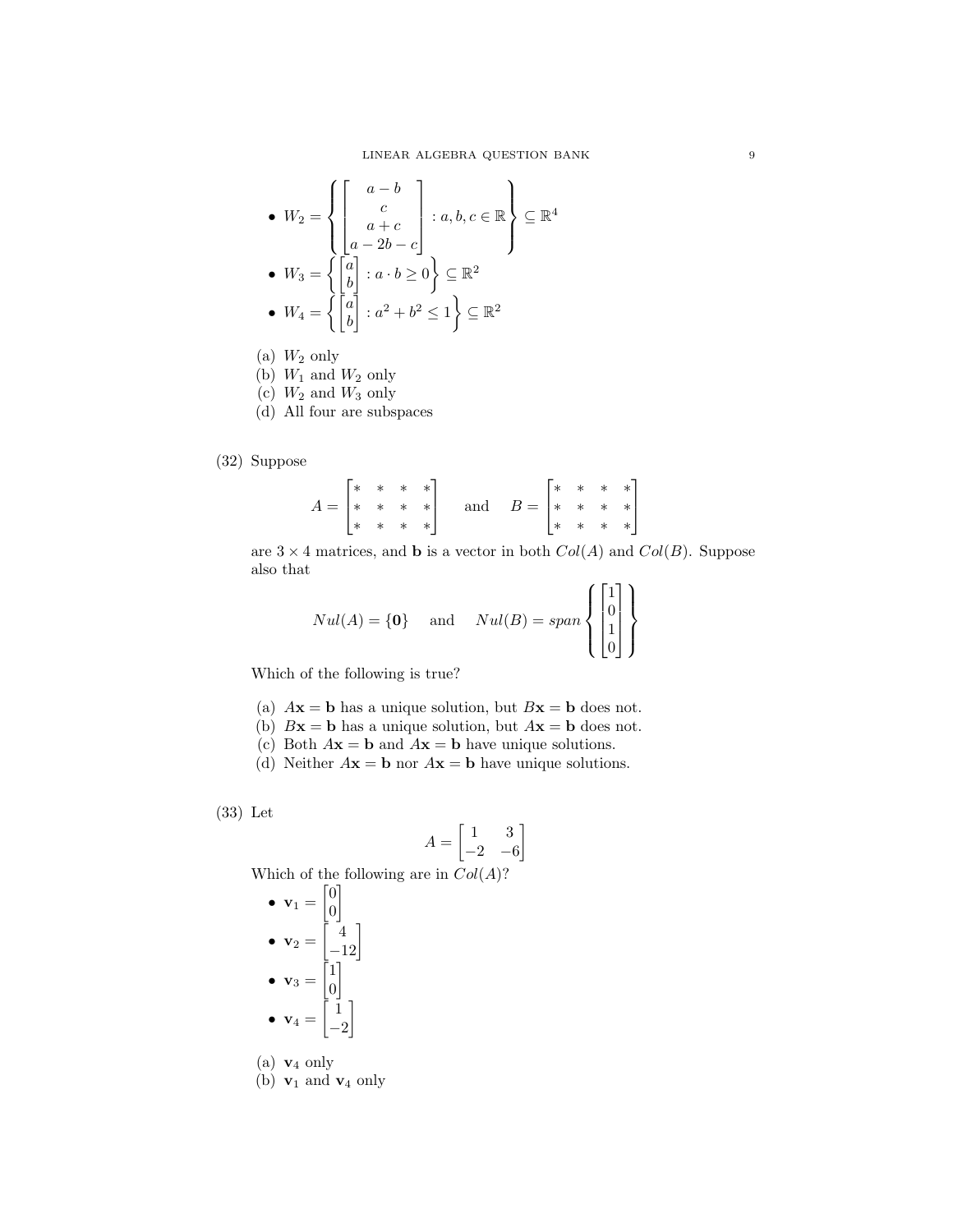- (c)  $\mathbf{v}_2$  and  $\mathbf{v}_4$  only
- (d)  $\mathbf{v}_1$ ,  $\mathbf{v}_2$  and  $\mathbf{v}_4$  only
- (e)  $v_1, v_2, v_3$  and  $v_4$
- (34) Which of the following sets of vectors are linearly independent?

• 
$$
A = \left\{ \begin{bmatrix} 4 \\ -2 \\ 6 \end{bmatrix}, \begin{bmatrix} 6 \\ -3 \\ 9 \\ 9 \end{bmatrix} \right\}
$$
  
\n•  $B = \left\{ \begin{bmatrix} 4 \\ -2 \\ -2 \end{bmatrix}, \begin{bmatrix} 6 \\ 9 \\ 0 \end{bmatrix}, \begin{bmatrix} 1 \\ 3 \\ 3 \end{bmatrix}, \begin{bmatrix} -2 \\ 1 \\ 1 \end{bmatrix} \right\}$   
\n•  $C = \left\{ \begin{bmatrix} 4 \\ -2 \\ 6 \end{bmatrix}, \begin{bmatrix} 6 \\ 2 \\ 1 \end{bmatrix}, \begin{bmatrix} 0 \\ 0 \\ 0 \end{bmatrix} \right\}$   
\n•  $D = \left\{ \begin{bmatrix} -1 \\ 0 \\ 4 \\ 2 \end{bmatrix}, \begin{bmatrix} 5 \\ -5 \\ 0 \\ 10 \end{bmatrix}, \begin{bmatrix} -1 \\ 1 \\ 3 \\ -11 \end{bmatrix} \right\}$ 

- (a) None of them are linearly independent
- $(b)$  D only
- (c) A and D only
- (d) B and D only
- (e)  $C$  and  $D$  only
- (35) True or false: If the columns of a matrix A are linearly independent, then the rows of A must also be linearly independent.
	- (a) True
	- (b) False
- (36) True or false: The dimension of  $Nul(A)$  must be equal to the number of zero rows at the bottom of an echelon form of A.
	- (a) True
	- (b) False
- $(37)$  True or false: For every matrix A, with echelon form U, the row space  $Col(A^T)$  must be equal to the row space  $Col(U^T)$ .
	- (a) True
	- (b) False
- (38) True or false: If the columns of a matrix A are linearly independent, then  $Nul(A)$  must be  $\{0\}.$ 
	- (a) True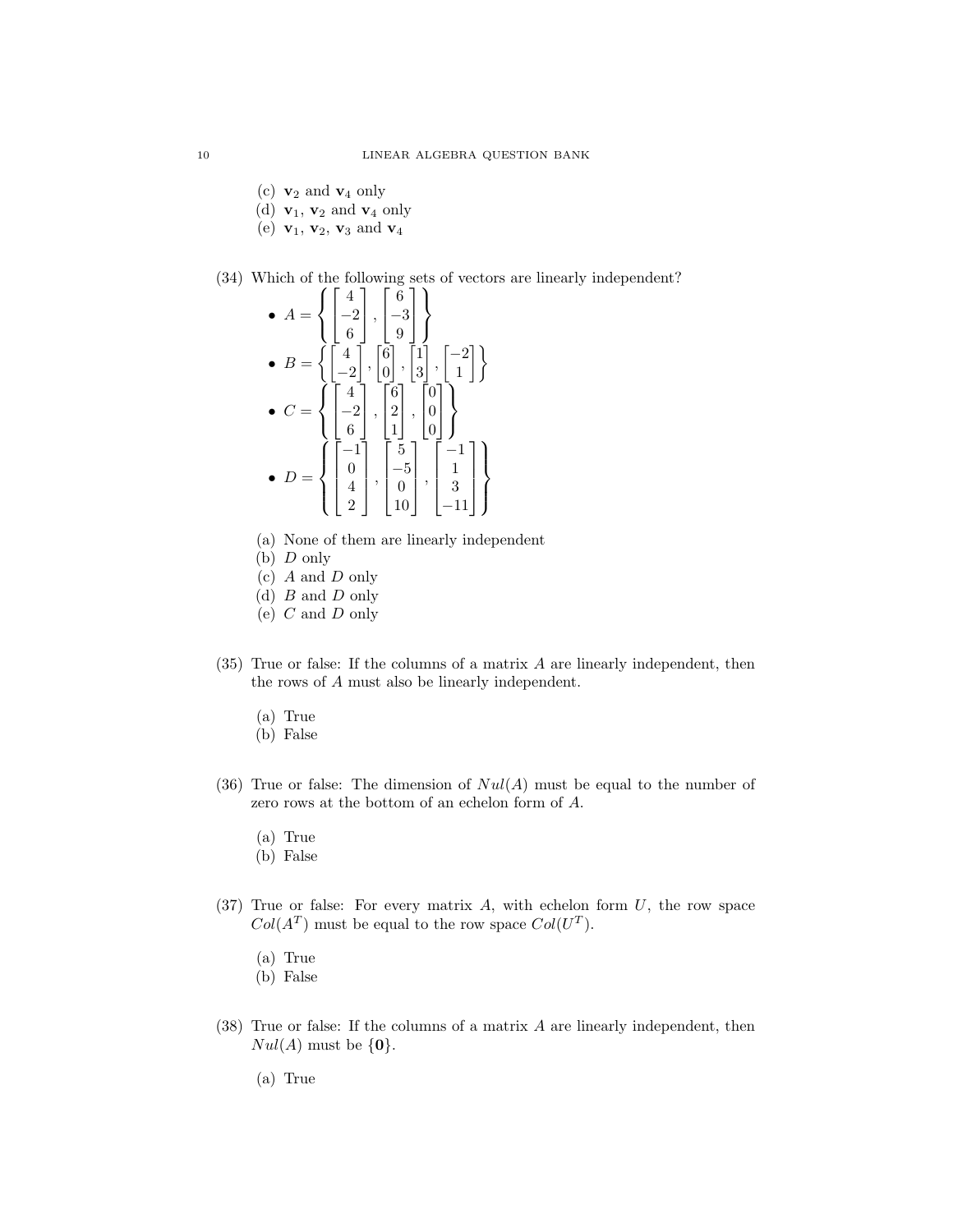(b) False

- (39) True or false: For every matrix A, the column space  $Col(A)$  and null space  $Nul(A)$  are orthogonal complements.
	- (a) True
	- (b) False
- (40) True or false: For every matrix A, the row space  $Col(A^T)$  and the null space  $Nul(A)$  are orthogonal complements.
	- (a) True
	- (b) False
- (41) True or false: Every orthonormal basis is an orthogonal basis.
	- (a) True
	- (b) False
- (42) True or false: If  $\mathcal{B} = {\mathbf{v}_1, \dots, \mathbf{v}_n}$  is any basis for  $\mathbb{R}^n$ , and **w** is another vector, then the projections of **w** onto each of the vectors  $\mathbf{v}_1, \ldots, \mathbf{v}_n$  must sum back to w.
	- (a) True
	- (b) False
- (43) True of false: If A and B are two bases for  $\mathbb{R}^n$ , and  $I_{\mathcal{BA}}$  is the change of basis matrix for input basis  $A$  and output basis  $B$ , then

$$
\mathbf{v}_{\mathcal{B}}=I_{\mathcal{B}\mathcal{A}}\mathbf{v}_{\mathcal{A}}
$$

for any vector  $\mathbf{v} \in \mathbb{R}^n$ .

- (a) True
- (b) False
- (44) True or False: If a square matrix A has an eigenbasis, then A must be invertible.
	- (a) True
	- (b) False
- (45) True or False: For all square matrices A and B,  $det(A + B) = det(A) +$  $det(B)$ .

(a) True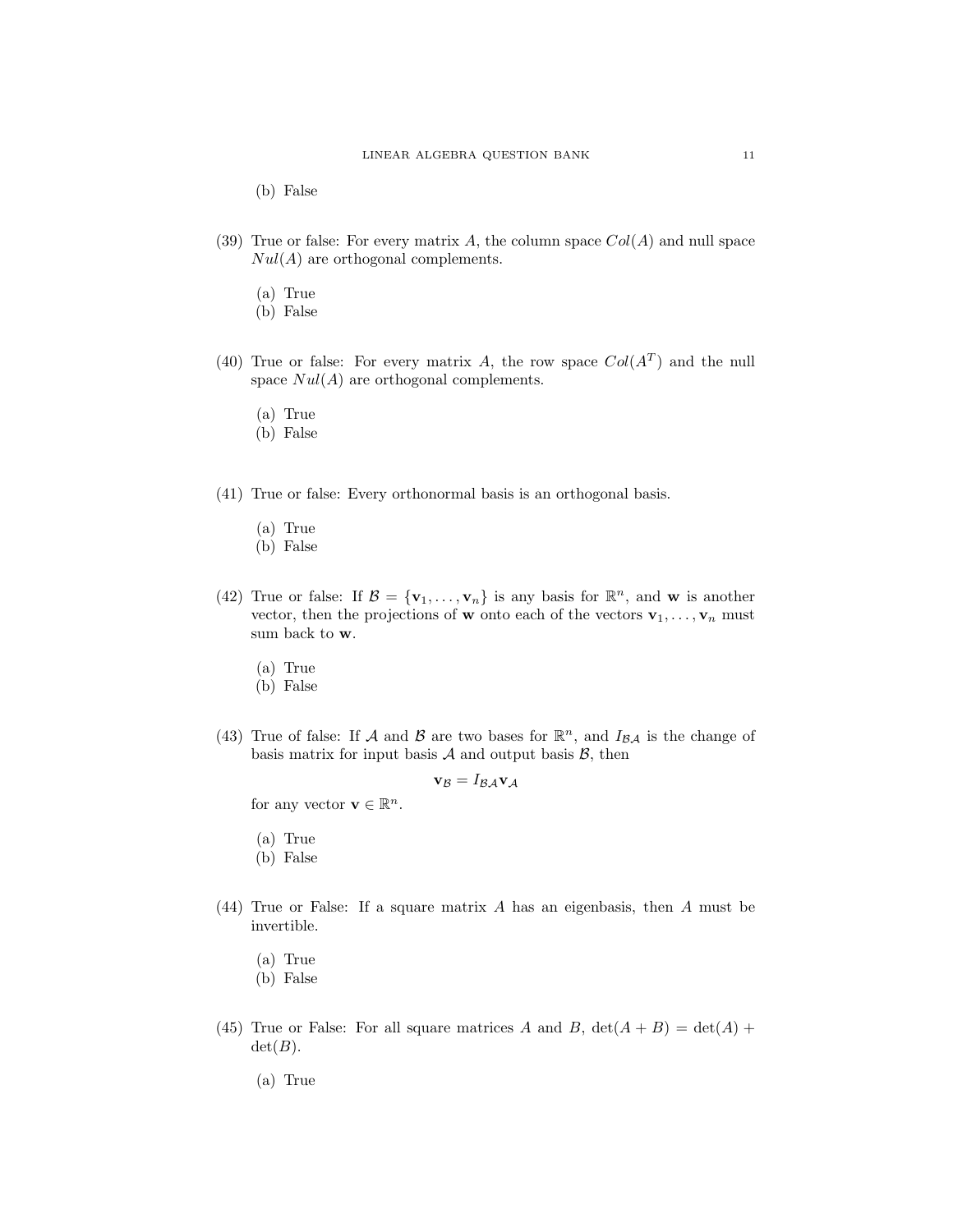(b) False

- (46) True or False: If  $Q$  is an orthogonal matrix, then  $\det(Q)$  must be equal to 1.
	- (a) True
	- (b) False
- $(47)$  True or False: If A has an **orthogonal** basis of eigenvectors, then A must be symmetric.
	- (a) True
	- (b) False
- (48) True or False: In a discrete dynamical system with transition matrix A, if all eigenvalues of A have absolute value smaller than 1, then  $\lim_{n\to\infty}$   $\mathbf{v}_n = \mathbf{0}$ for every orbit  $\mathbf{v}_0, \mathbf{v}_1, \mathbf{v}_2, \ldots$  (You may assume that A has a basis of eigenvectors.)
	- (a) True
	- (b) False

(49) The determinant of the matrix  $A =$  $\lceil$  $\Big\}$ 1 0 a 0 0 1 b 0  $0 \quad 0 \quad c \quad 0$  $0 \t 0 \t d \t 1$ 1  $\begin{matrix} \phantom{-} \end{matrix}$ is: A. abcd  $B.$  a  $C.$  b D.  $-c$  $E.$  c  $(50)$  The determinant of  $A =$  $\lceil$  $\Big\}$ 0 0 0 1 0 0 1 0 0 1 0 0 1 0 0 0 1  $\begin{matrix} \phantom{-} \end{matrix}$ is:  $A.$   $-1$ B. 0  $C.$  1 D. 2  $(51)$  The determinant of  $A =$  0 0 0 0 0 1  $\begin{array}{c} \hline \end{array}$ 0 0 0 0 1 0 0 0 0 1 0 0 0 0 1 0 0 0 0 1 0 0 0 0 1 0 0 0 0 0 1  $\begin{array}{c} \hline \end{array}$ is: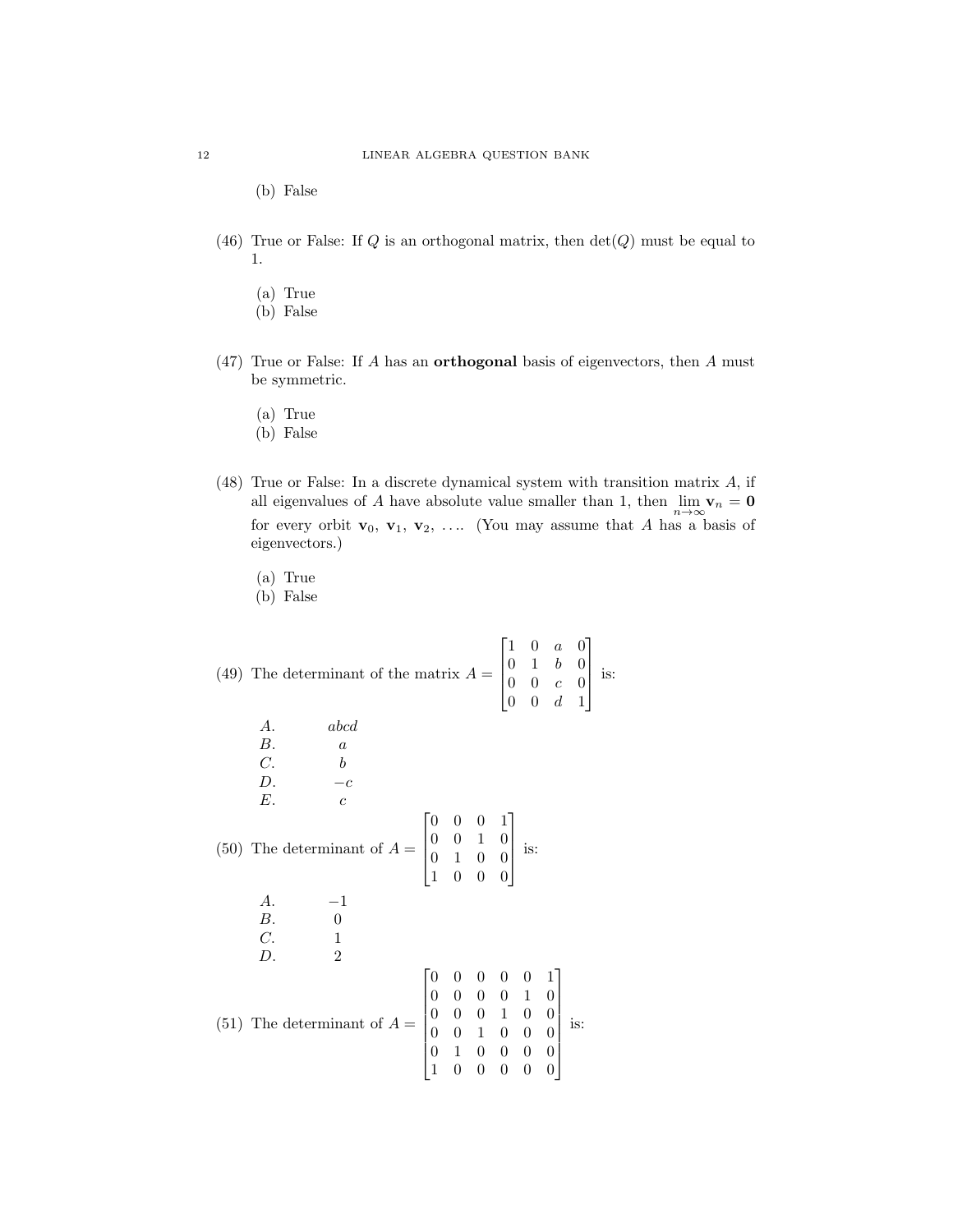A. -1  
\nB. 0  
\nC. 1  
\nD. 2  
\n(52) The determinant of 
$$
A = \begin{bmatrix} 1 & 1 & 4 \\ 2 & 2 & 5 \\ 3 & 3 & 6 \end{bmatrix}
$$
 is:  
\nA. -1  
\nB. 0  
\nC. 1  
\nD. 2

For questions 5, 6, 7 and 8: Let  $\mathbb{P}_2$  be the vector space of polynomials of degree 2 or less, so vectors have the form  $f = a_0 + a_1t + a_2t^2$ . Consider the inner product

$$
\langle f,g\rangle:=\int_0^1f(t)g(t)dt.
$$

For example  $\langle 1, t \rangle = \int_0^1 1 \cdot t \, dt = \left(\frac{1}{2}t^2\right) \Big|_0^1 = \frac{1}{2}.$ 

(53) If  $f(t) = t$ , then the length (or norm) ||f|| is

A. 1/2  $B.$  1/ √  $\overline{2}$  $C. 1/3$  $D.$  1/ √ 3

(54) Let  $f(t) = t$  and  $g(t) = t^2 - \frac{3}{4}t$ . What is the inner product  $\langle f, g \rangle$ ?

- A. 1/2  $B. \t -3/4$  $C. 0$  $D.$ √  $\overline{2}$
- (55) If  $V = \text{Span}(f) = \text{Span}(t)$ , and  $g(t) = t^2 \frac{3}{4}t$ , then the projection  $\hat{g}$  of g onto  ${\cal V}$  is
	- $A.$   $t^2$  $B$ .  $rac{3}{4}t$  $C.$  0 D.  $t^2 - \frac{3}{4}t$
- (56) Still letting  $V = \text{Span}(f) = \text{Span}(t)$  and  $g(t) = t^2 \frac{3}{4}t$ , the projection  $g^{\perp}$ of g onto  $V^{\perp}$  is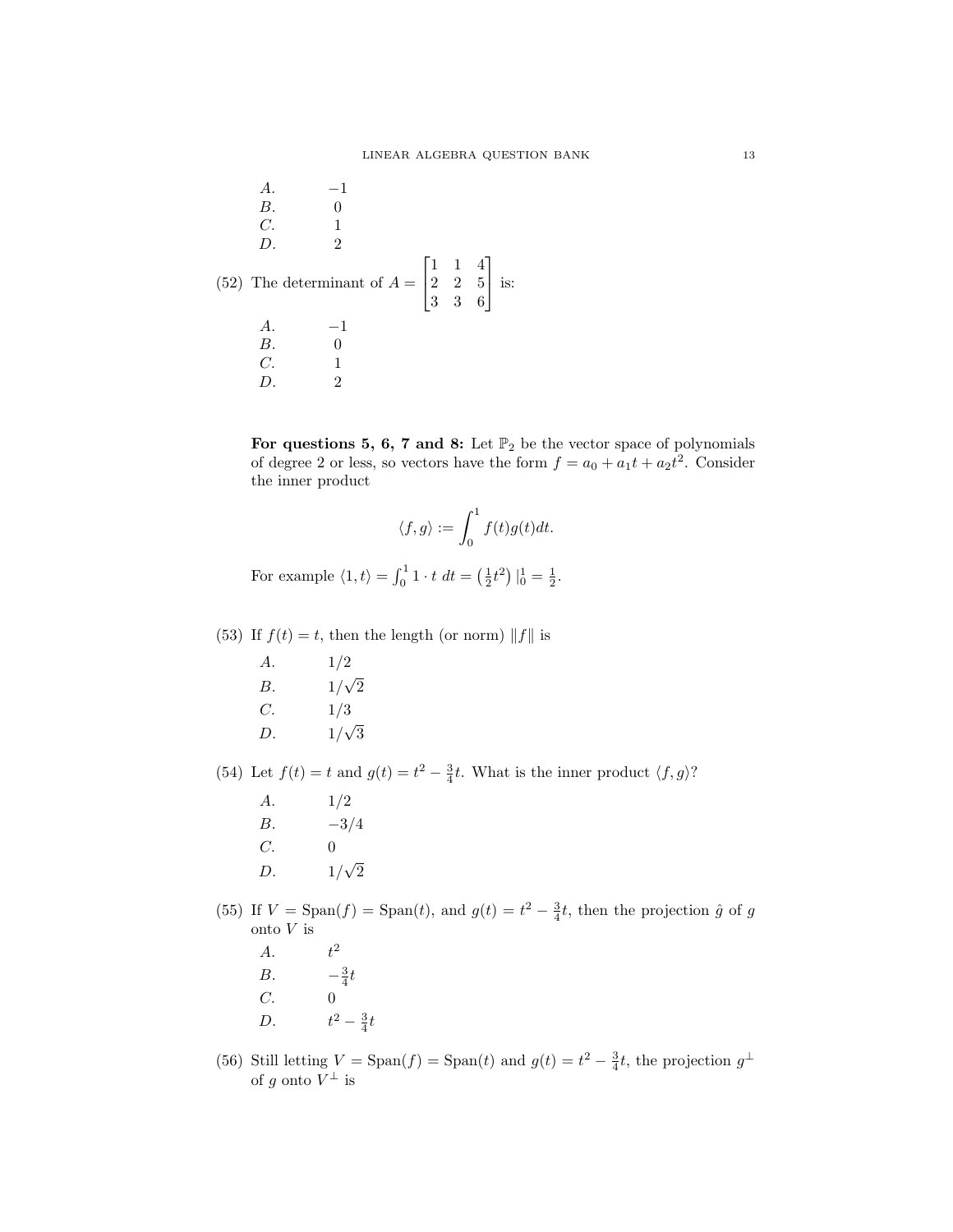A.  $t^2$ B.  $-\frac{3}{4}t$  $C.$  0 D.  $t^2 - \frac{3}{4}t$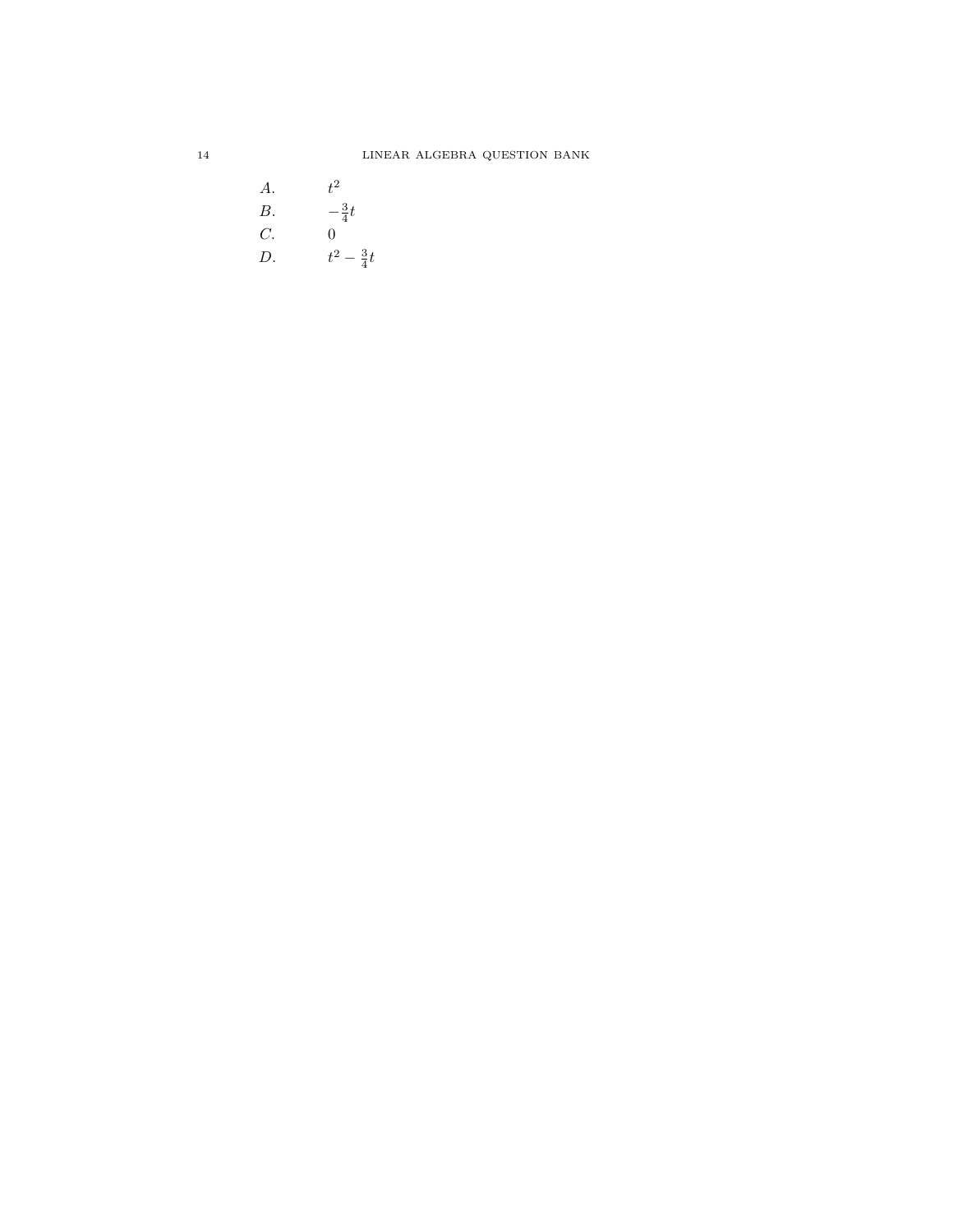$\begin{bmatrix} 2 & 1 \end{bmatrix}$  $0 \frac{1}{2}$ 1

(57) Which of the following vectors is an eigenvector for the matrix

with eigenvalue  $\frac{1}{2}$ ? A. 1 0 1 B.  $\overline{0}$ 1 1 C.  $-\frac{2}{3}$ <br>1 1 D. 1 2 3 1

(58) What is the determinant of

A. 18  $B.$   $-8$  $C.$  22  $D.$   $-4$ E. 30

| $\begin{bmatrix} 2 \ 6 \ 0 \end{bmatrix}$ | $\begin{array}{c} 2 \\ 5 \\ 1 \end{array}$ | $\begin{array}{c} 4 \\ 0 \\ 3 \end{array}$ |
|-------------------------------------------|--------------------------------------------|--------------------------------------------|
|                                           |                                            |                                            |
|                                           |                                            |                                            |
|                                           |                                            |                                            |
|                                           |                                            |                                            |

(59) Is 1 an eigenvalue of the matrix

| 3 | 2 |               |  |
|---|---|---------------|--|
| 6 | 6 | $\frac{4}{0}$ |  |
| 0 |   | 4             |  |

1  $\mid$ ?

(Hint: Compare to the previous problem.)

A. Yes  $\boldsymbol{B}.$  No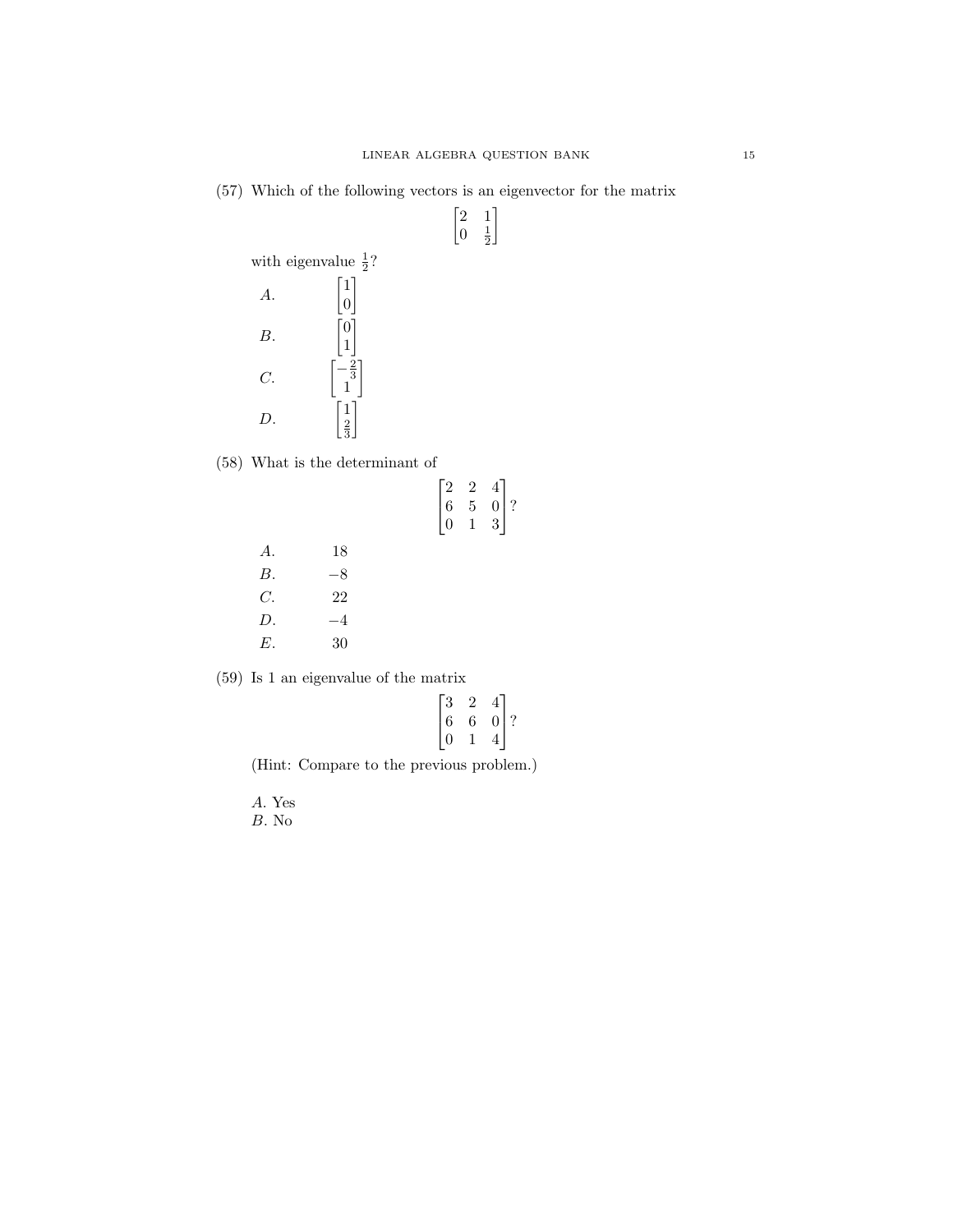- (60) Suppose A is a matrix with real entries, such as  $\begin{bmatrix} 0 & -1 \\ 1 & 0 \end{bmatrix}$ . Then the eigenvalues of A must be real.
	- A. True
	- B. False
- (61) Let A be a  $3\times 3$  matrix so that A  $\lceil$  $\overline{1}$ 1 1 −1 1  $\vert$  =  $\lceil$  $\overline{1}$  $\overline{0}$ 0 0 1 . Then <sup>A</sup> must have non-zero determinant.
	- A. True
	- B. False
- (62) Consider the matrix

$$
A = \begin{bmatrix} 1 & 1 & 1 \\ 1 & 1 & -1 \\ 2 & -1 & 0 \end{bmatrix}
$$

Then  $A^{-1}$  is equal to  $A^T$ .

A. True

- B. False
- (63) Suppose A is a  $2 \times 2$  matrix and it has a basis of eigenvectors  $\begin{bmatrix} 1 \\ 1 \end{bmatrix}$ 1  $\Big]$  and  $\Big[ \frac{-1}{1} \Big]$ 1 . Then A must be symmetric.
	- A. True
	- B. False
- (64) Suppose A is a  $2 \times 2$  matrix and it has a basis of eigenvectors  $\begin{bmatrix} 1 \\ 1 \end{bmatrix}$ 1  $\Big]$  and  $\Big[$ <sup>1</sup>  $\overline{0}$  . Then A must be symmetric.
	- A. True B. False
- (65) Suppose A is a  $3 \times 3$  matrix with eigenvalues 0, 2 and 7. Then
	- (a) A must be invertible
	- (b) A must be non-invertible
	- (c) Not enough information to tell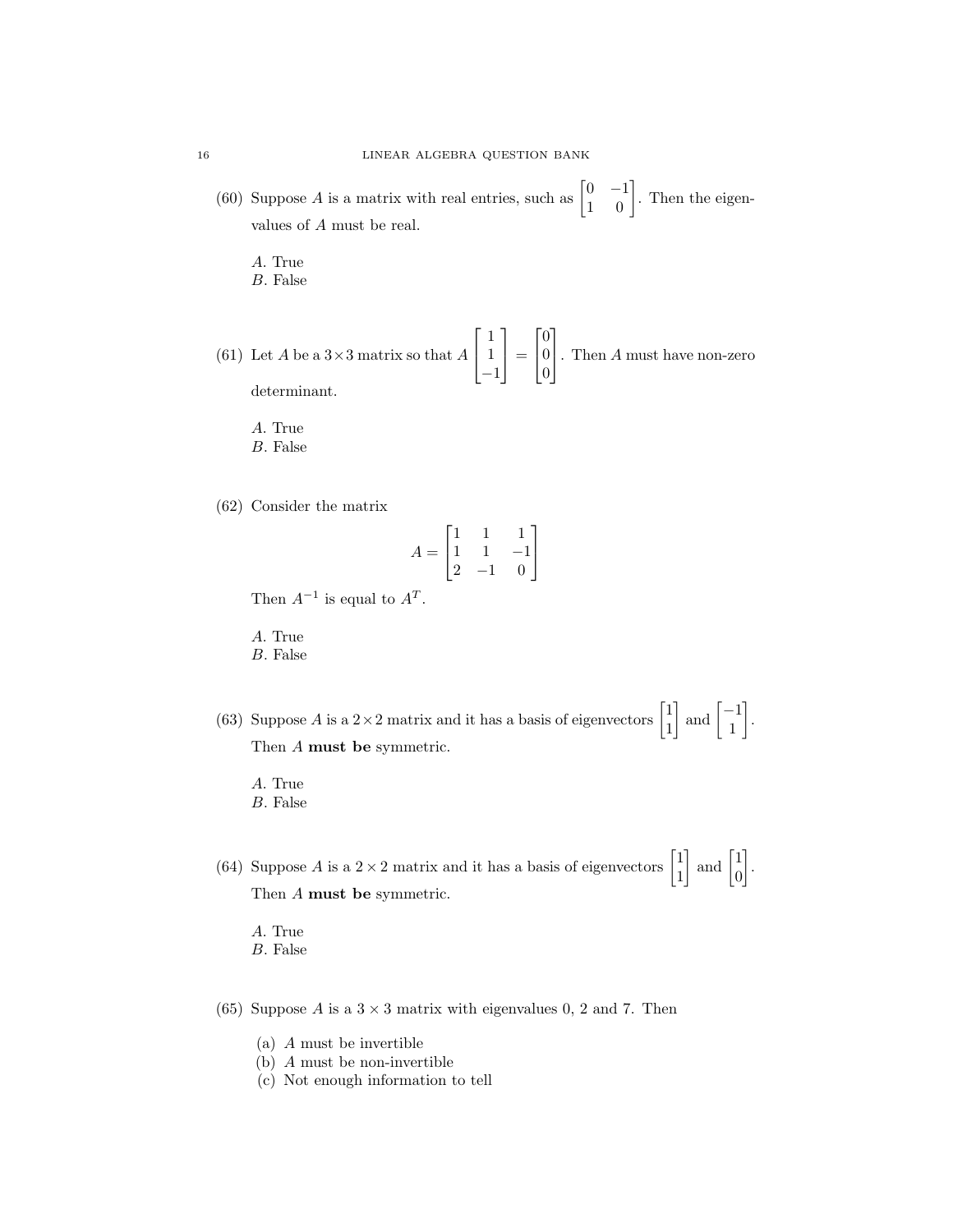(66) Suppose A is a  $3 \times 3$  matrix so that  $\sqrt{ }$  $\overline{1}$ 1 4 2 1 is an eigenvector with eigenvalue 3 and  $\lceil$  $\overline{1}$  $\overline{0}$ 1  $\overline{0}$ 1 is an eigenvector with eigenvalue 2. What is <sup>A</sup>  $\lceil$  $\overline{1}$ 1 5 3 1  $\mid$ ? (a)  $\lceil$  $\overline{\phantom{a}}$ 1 5 2 1  $\perp$ (b)  $\lceil$  $\overline{\phantom{a}}$ 3 14 6 1  $\overline{1}$ (c) Not enough information to tell.

(67) Which matrix has exactly two eigenspaces: Span  $\sqrt{ }$ J  $\mathcal{L}$  $\sqrt{ }$  $\overline{1}$ 2 1 0 1  $\vert$  $\mathcal{L}$  $\mathcal{L}$ J corresponding to  $\lambda = 3$  and Span  $\sqrt{ }$  $\int$  $\mathcal{L}$  $\lceil$  $\overline{1}$  $\overline{0}$ 0 1 1  $\overline{1}$  $\mathcal{L}$  $\mathcal{L}$ J corresponding to  $\lambda = 2$ ? (a)  $\lceil$  $\overline{\phantom{a}}$ 3 0 0 0 3 0 0 0 3 1  $\vert$  (b)  $\lceil$  $\overline{1}$  $5 -4 0$ 1 1 0 0 0 2 1  $\vert$  (c)  $\lceil$  $\overline{1}$  $5 -4 0$ 1 1 0 0 0 4 1  $\Big|$  (d)  $\lceil$  $\overline{\phantom{a}}$ 3 0 0 0 3 0 0 0 2 1 (e) None of the above.

### (68) Which of the following statements are true?

- A. If M is a  $4 \times 4$  matrix with eigenvalues 1, 2, 3 and 4, then M must have an eigenbasis.
- B. If M is a  $4 \times 4$  symmetric matrix with eigenvalues 1, 2, 3 and 3, then M must have an eigenbasis.
- (a) Both A and B are true
- (b) A is true but B is false
- (c) B is true but A is false
- (d) Neither A nor B is true

#### (69) Suppose A is a  $5 \times 5$  symmetric matrix, and 1 is an eigenvalue with  $\sqrt{ }$  $\lceil$ 3 1  $\mathcal{L}$

eigenspace Span  $\int$  $\overline{\mathcal{L}}$   $\overline{0}$ 1 2  $\overline{0}$   $\overline{\mathcal{L}}$  $\int$ . Suppose the only other eigenvalue of A is 2.

What are the possible dimensions of the eigenspace of 2?

(a) 0 only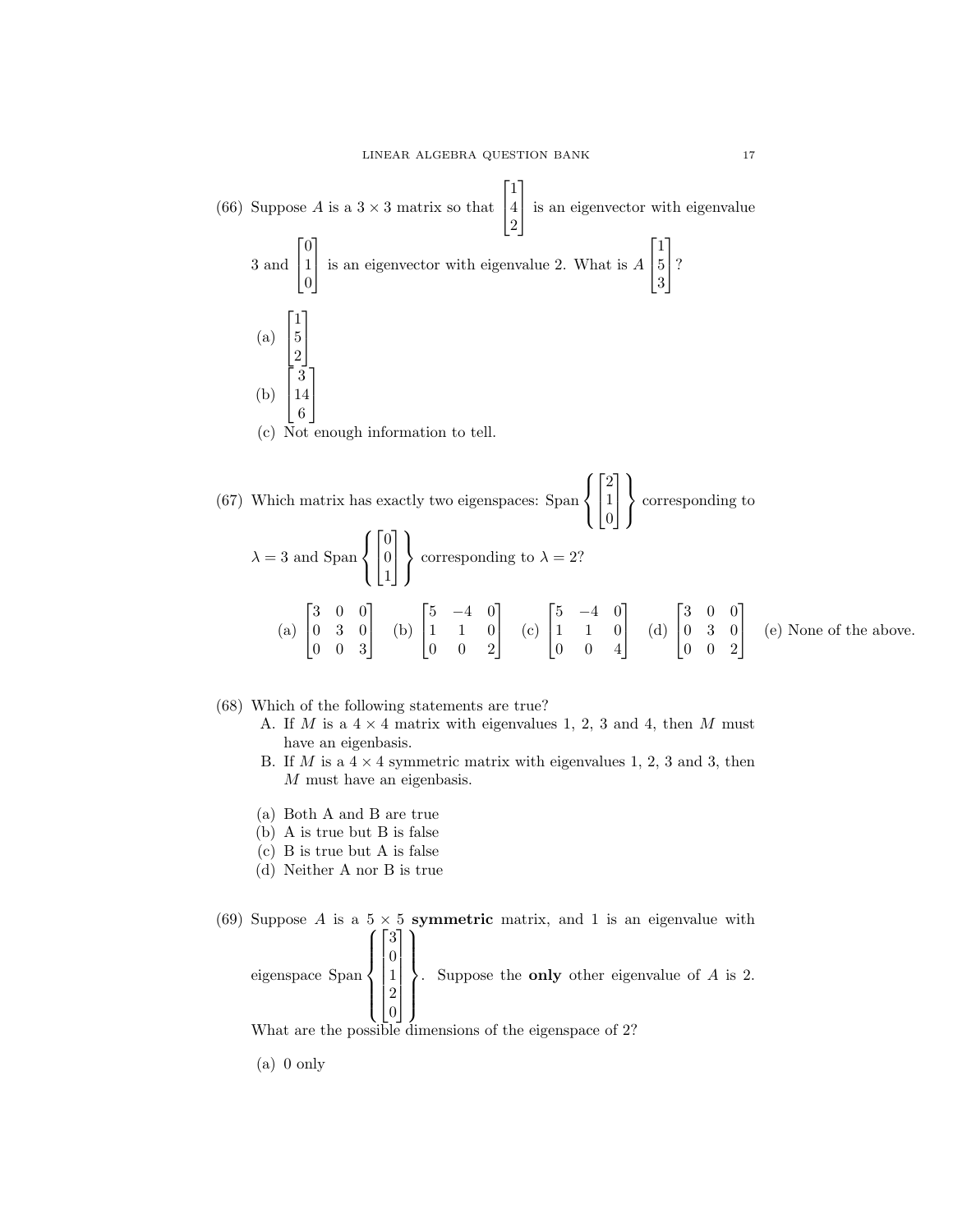- (b) 1 only
- (c) 0, 1, 2, 3, or 4 only
- (d) 1, 2, 3 or 4 only
- (e) 4 only
- (70) Suppose A is a  $2 \times 2$  matrix,

$$
A = \begin{bmatrix} a & b \\ c & d \end{bmatrix}
$$

and that  $\mathbf{v} = \begin{bmatrix} 2 \\ 2 \end{bmatrix}$ 3 is an eigenvector with eigenvalue 2. Is v also an eigenvector of the matrix 2A, and if so, what is its eigenvalue?

- (a) v is not necessarily an eigenvector of 2A.
- (b) **v** must be an eigenvector of 2A, with eigenvalue  $1/2$
- (c) v must be an eigenvector of 2A, with eigenvalue 2
- (d) v must be an eigenvector of 2A, with eigenvalue 4
- (71) Suppose Q is an  $m \times n$  matrix with orthonormal columns, and  $m > n$ . Which of the following statements must be true?
	- A.  $QQ^T = I_m$ , where  $I_m$  is the  $m \times m$  identity matrix.
	- B.  $Q^T Q = I_n$ , where  $I_n$  is the  $n \times n$  identity matrix.
	- (a) Both A and B are true
	- (b) A is true but B is false
	- (c) B is true but A is false
	- (d) Both A and B are false

If f and g are functions defined on  $[0, 4\pi]$  we define their dot product to be

$$
\langle f, g \rangle = \int_0^{4\pi} f(x)g(x) \ dx.
$$

For numbers 13 and 14 below, consider the functions

$$
f(x) = \begin{cases} 1 & x \in [0, \pi) \\ 0 & x \in [\pi, 4\pi] \end{cases}, \qquad g(x) = \sin x.
$$

(72) What is the dot product  $\langle f, g \rangle?$ 

- (a)  $2\pi$
- (b)  $\pi$
- (c) 2
- (d) 1
- (e) 0
- (73) Note that  $\langle g, g \rangle = 2\pi$ . What is the sin x term of the Fourier series for f? In other words, the orthogonal projection of  $f$  onto  $g$ ?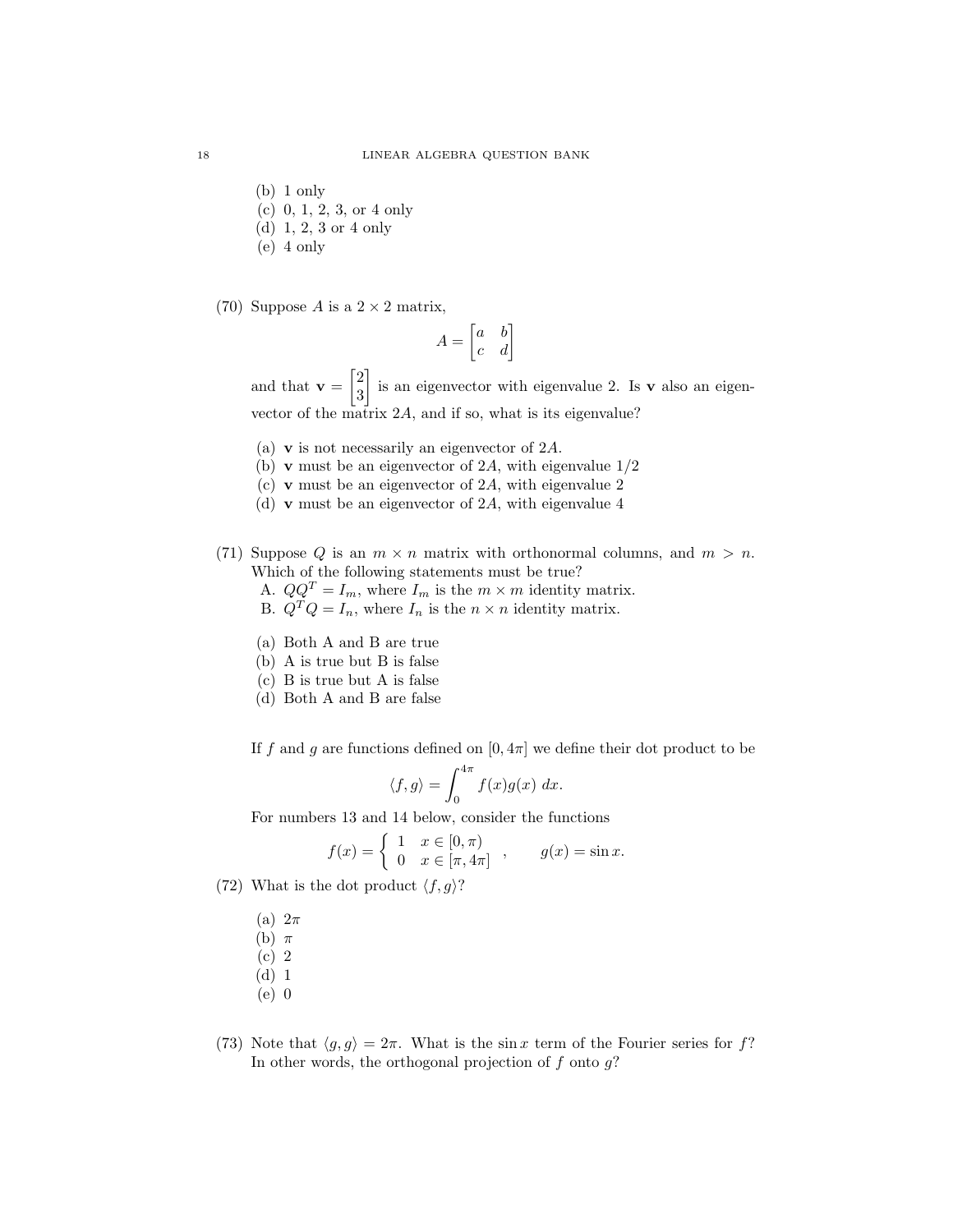(a)  $2 \sin x$ (b)  $\frac{1}{\pi} \sin x$  $(c) \frac{1}{\sqrt{2}}$  $rac{1}{2\pi}$  sin x (d)  $\sqrt{\frac{2}{\pi}}\sin x$ (e) 0

(74) The determinant of the matrix 
$$
A = \begin{bmatrix} 1 & 0 & 0 & 0 \\ 0 & 1 & 0 & 0 \\ -3 & 0 & 1 & 0 \\ 0 & 0 & 0 & 1 \end{bmatrix}
$$
 is:

(a) 3 (b) -3 (c) 1  $(d) -1$  $(e)$  0

(75) If A is a square matrix and  $\det(A) = 5$ , then  $\det(2A)$  must be

- (a) 5
- (b) 10
- (c) 25
- (d) 40
- (e) Not enough information to tell.

(76) If A is a  $3 \times 3$  matrix and A  $\lceil$  $\overline{1}$ 2 0 −1 1  $\vert$  =  $\lceil$  $\overline{1}$  $\overline{0}$ 0 0 1 then  $det(A)$  must be

- (a) 0
- (b) 1
- $(c) -1$
- (d) 2
- (e) Not enough information to tell.

(77) The eigenvalues of the matrix  $A = \begin{bmatrix} 1 & 2 \\ 3 & 6 \end{bmatrix}$  are:

- (a) 1 and 0
- (b) 1 and 6
- (c) 2 and 3
- (d) 3.5 and -3.5
- (e) 0 and 7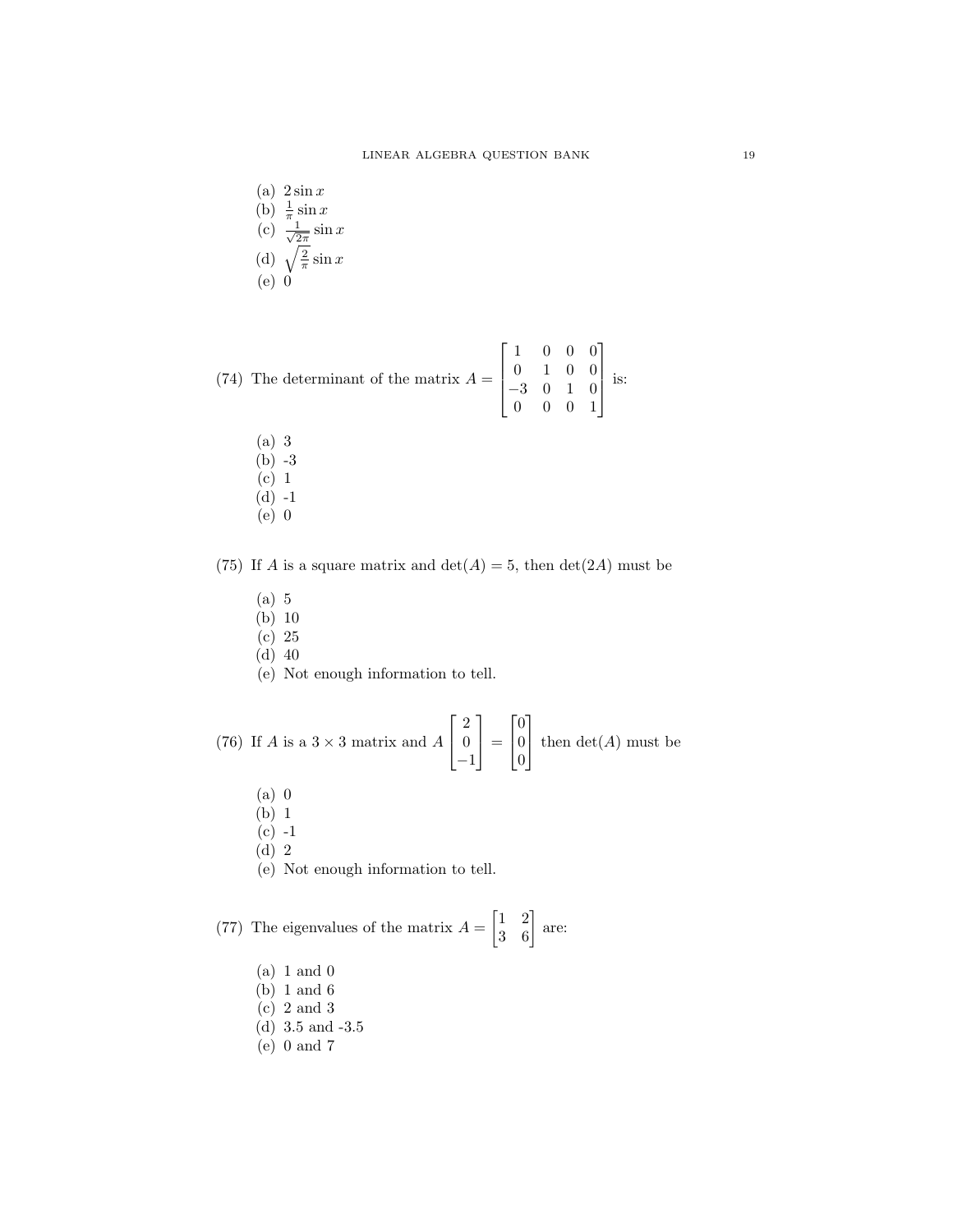(78) If  $f : \mathbb{R}^2 \to \mathbb{R}$  is a twice-differentiable function, with a critical point at **0**, and its Hessian matrix at this point is  $H = \begin{bmatrix} 2 & -1 \\ -1 & 3 \end{bmatrix}$  then

(a) f must have a local minimum at 0

- (b)  $f$  must have a local maximum at  $0$
- (c)  $f$  cannot have a local minimum or maximum at  $0$
- (d) Not enough information to tell
- (79) True or False: If A and B are two invertible  $n \times n$  matrices, then

$$
(AB)^{-1} = B^{-1}A^{-1}.
$$

- (a) True
- (b) False
- (80) True or False: If A, B and C are three  $n \times n$  matrices, then

$$
(ABC)^2 = A^2B^2C^2.
$$

- (a) True
- (b) False
- (81) True or False: Every invertible  $n \times n$  matrix A can be written as a product of elementary matrices:

$$
A=E_1E_2\cdots E_r
$$

- (a) True
- (b) False
- (82) True or False: If E is an elementary matrix, then  $E^{-1}$  is also an elementary matrix.
	- (a) True
	- (b) False
- (83) True or False: If A is an  $n \times n$  matrix and the columns of A are linearly independent, then A is invertible.
	- (a) True
	- (b) False
- (84) True or False: If  $\begin{bmatrix} a \\ b \end{bmatrix}$ b  $\Big]$  and  $\Big[{}_a^c$ d are linearly independent, then  $\begin{bmatrix} a \\ c \end{bmatrix}$ c  $\begin{bmatrix} b \\ d \end{bmatrix}$ d 1 must be linearly independent.
	- (a) True
	- (b) False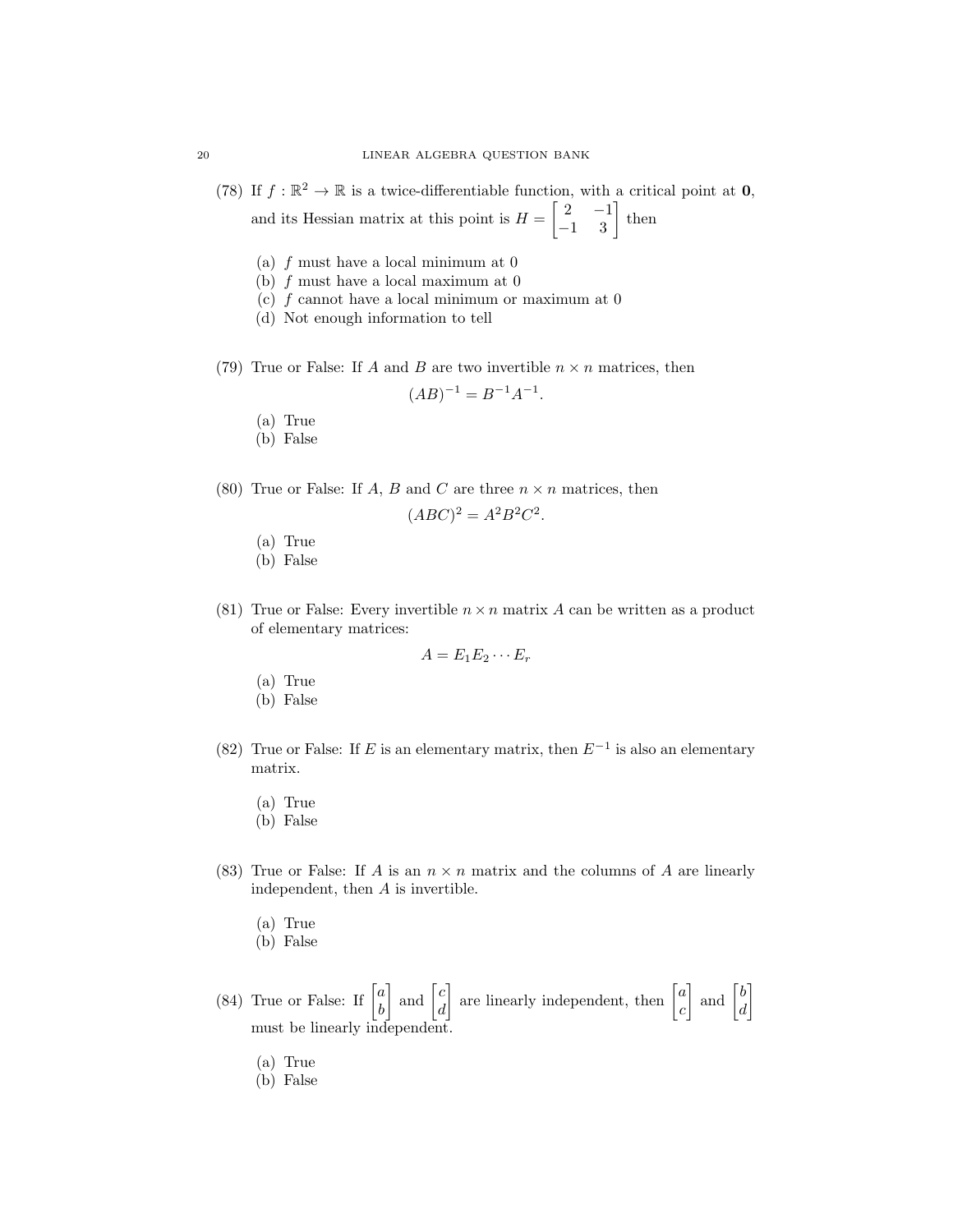- (85) True or False: If A is an  $m \times n$  matrix and an echelon form U has a bottom row consisting entirely of zeroes, then the columns of A must be linearly dependent.
	- (a) True
	- (b) False
- (86) True or False: If A is an  $m \times n$  matrix and an echelon form U has a bottom row consisting entirely of zeroes, then the columns of A do not span all of  $\mathbb{R}^m$ .
	- (a) True
	- (b) False
- (87) True or False: If V is a vector space of dimension n, and  $\mathbf{v}_1, \ldots, \mathbf{v}_n$  are  $n$  different vectors that together span  $V$ , then they must also be linearly independent.
	- (a) True
	- (b) False
- (88) True or False: If **v** and **w** are perpendicular vectors in  $\mathbb{R}^2$ , then the dot product  $\mathbf{v} \cdot \mathbf{w}$  must be zero.
	- (a) True
	- (b) False
- (89) True or False: If A is an  $m \times n$  matrix, then the column space Col(A) and the left null space  $\text{Nul}(A^T)$  are orthogonal complements.
	- (a) True
	- (b) False
- (90) True or False: If **v** and **w** are vectors in  $\mathbb{R}^n$ , **w** is in the span of **v**, and if  $\hat{\mathbf{w}}$  is the projection of **w** onto **v**, then

$$
\text{Span}\{\mathbf{v},\mathbf{w}\} = \text{Span}\{\mathbf{v},\hat{\mathbf{w}}\}
$$

- (a) True
- (b) False
- (91) True or False: If **v** and **w** are vectors in  $\mathbb{R}^n$ , **w** is **not** in the span of **v**, and if  $w<sup>⊥</sup>$  is the projection of w onto the orthogonal complement of Span $\{v\}$ , then

$$
\mathrm{Span}\{\mathbf{v},\mathbf{w}\} = \mathrm{Span}\{\mathbf{v},\mathbf{w}^{\perp}\}
$$

(a) True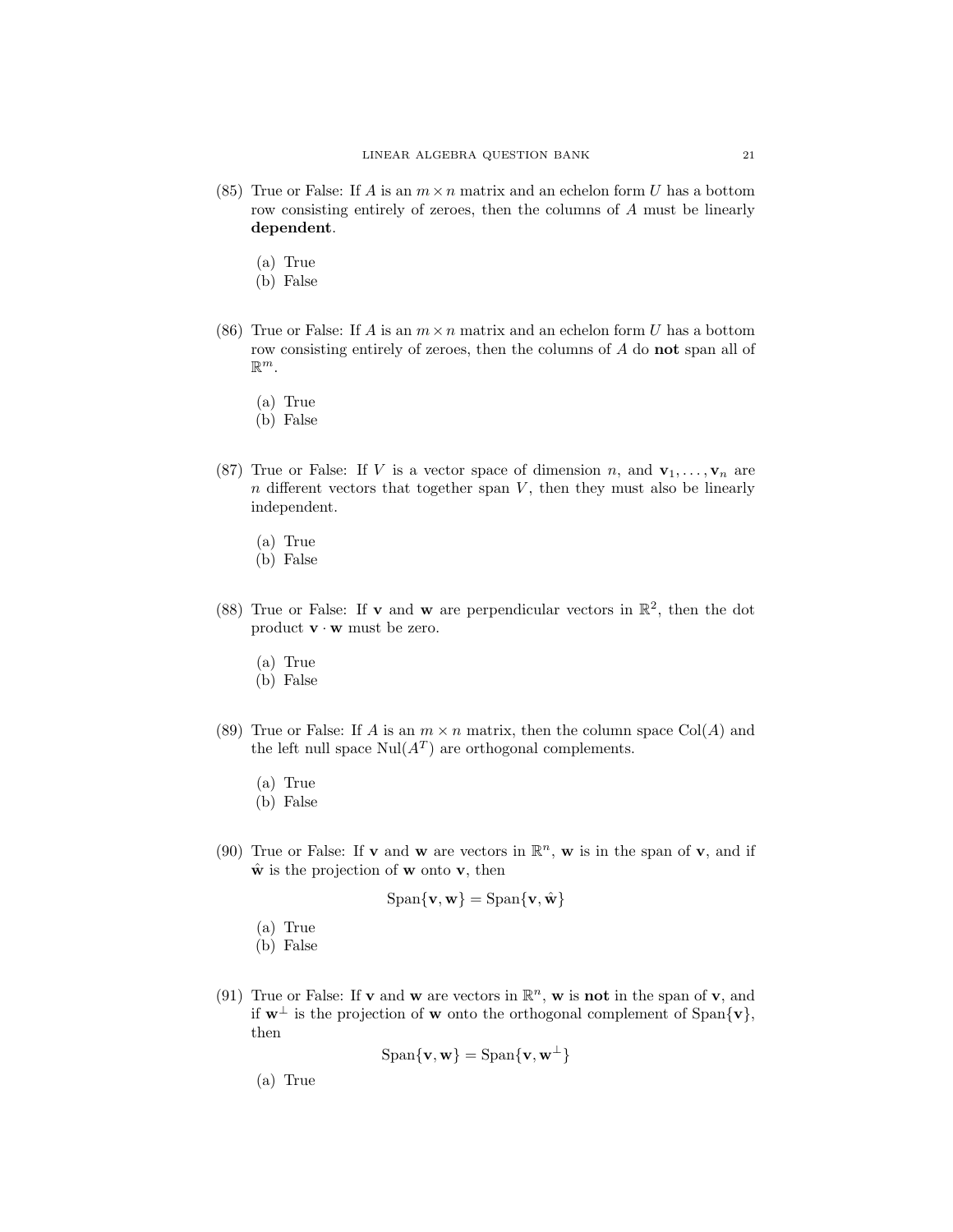(b) False

- (92) True or False: For every square matrix A, both A and  $A<sup>T</sup>$  have the same determinant.
	- (a) True
	- (b) False
- (93) True or False: Rearranging the rows of A does not change its determinant.
	- (a) True
	- (b) False
- (94) True or False: If A is a square matrix, then its null space  $\text{Nul}(A)$  is also one of the eigenspaces of A.
	- (a) True
	- (b) False
- (95) True or False: Every square matrix A has a diagonalization  $A = PDP^{-1}$ , where  $D$  is a diagonal matrix.
	- (a) True
	- (b) False
- (96) True or False: If A is symmetric, then all its eigenvalues must be real.
	- (a) True
	- (b) False
- (97) True or False: If  $f$  is a twice-differentiable function with a critical point at 0, and every entry in its Hessian matrix  $H$  is positive, then  $f$  must have a local minimum at 0.
	- (a) True
	- (b) False
- (98) True or False: If A is a Markov matrix, then A must have  $\lambda = 1$  as an eigenvalue.
	- (a) True
	- (b) False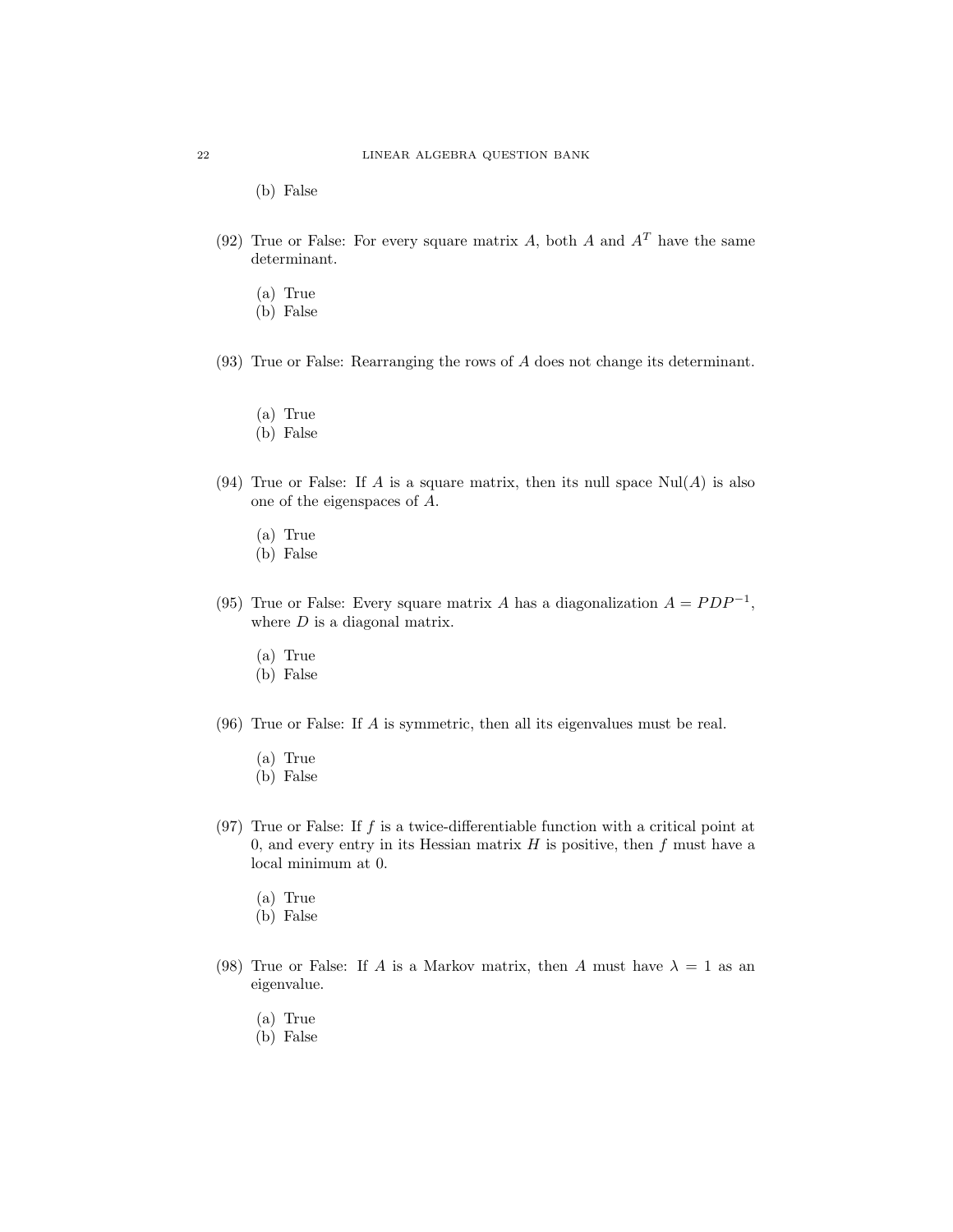(99) Let

$$
V = \left\{ \begin{bmatrix} 2a + 3b \\ 2c \\ 3a + c \end{bmatrix} : a, b, c \in \mathbb{R} \right\}
$$

Which of the following is a basis for  $V$ ?

(a) 
$$
\left\{ \begin{bmatrix} 2 \\ 0 \\ 3 \end{bmatrix}, \begin{bmatrix} 3 \\ 0 \\ 0 \end{bmatrix}, \begin{bmatrix} 0 \\ 2 \\ 1 \end{bmatrix} \right\}
$$
  
(b) 
$$
\text{Span} \left\{ \begin{bmatrix} 2 \\ 0 \\ 3 \end{bmatrix}, \begin{bmatrix} 3 \\ 0 \\ 0 \end{bmatrix}, \begin{bmatrix} 0 \\ 2 \\ 1 \end{bmatrix} \right\}
$$

(100) The matrix A can be put into Echelon form using the following row operations:

$$
A = \begin{bmatrix} 1 & 0 & 3 \\ -3 & 4 & -7 \\ 2 & 4 & 5 \end{bmatrix} \xrightarrow{R2 \to R2 + 3R1} \begin{bmatrix} 1 & 0 & 3 \\ 0 & 4 & 2 \\ 2 & 4 & 5 \end{bmatrix} \xrightarrow{R3 \to R3 - 2R1} \begin{bmatrix} 1 & 0 & 3 \\ 0 & 4 & 2 \\ 0 & 4 & -1 \end{bmatrix}
$$

$$
\xrightarrow{R3 \to R3 - R2} \begin{bmatrix} 1 & 0 & 3 \\ 0 & 4 & 2 \\ 0 & 0 & -3 \end{bmatrix} = U
$$

What is the matrix  $L$  in the  $LU$  decomposition of  $A$  corresponding to the above  $U$ ?

(a) 
$$
\begin{bmatrix} 1 & 0 & 0 \\ 3 & 1 & 0 \\ -2 & -1 & 1 \end{bmatrix}
$$
 (b)  $\begin{bmatrix} 1 & 0 & 0 \\ 3 & 1 & 0 \\ -5 & -1 & 1 \end{bmatrix}$  (c)  $\begin{bmatrix} 1 & 0 & 0 \\ -3 & 1 & 0 \\ -1 & 1 & 1 \end{bmatrix}$  (d)  $\begin{bmatrix} 1 & 0 & 0 \\ -3 & 1 & 0 \\ 2 & 1 & 1 \end{bmatrix}$ 

(101) Suppose A is a 
$$
3 \times 3
$$
 matrix with  $A\begin{bmatrix} 1 \\ 3 \\ 2 \end{bmatrix} = \begin{bmatrix} 0 \\ 0 \\ 0 \end{bmatrix}$ . Is A invertible?

(a) Yes

(b) No

(c) Not enough information to tell

(102) Suppose A is a  $3 \times 3$  matrix with A  $\lceil$  $\overline{\phantom{a}}$ 1 3 2 1  $\vert$  =  $\lceil$  $\overline{1}$ 1 3 2 1 . Is <sup>A</sup> invertible?

- (a) Yes
- (b) No
- (c) Not enough information to tell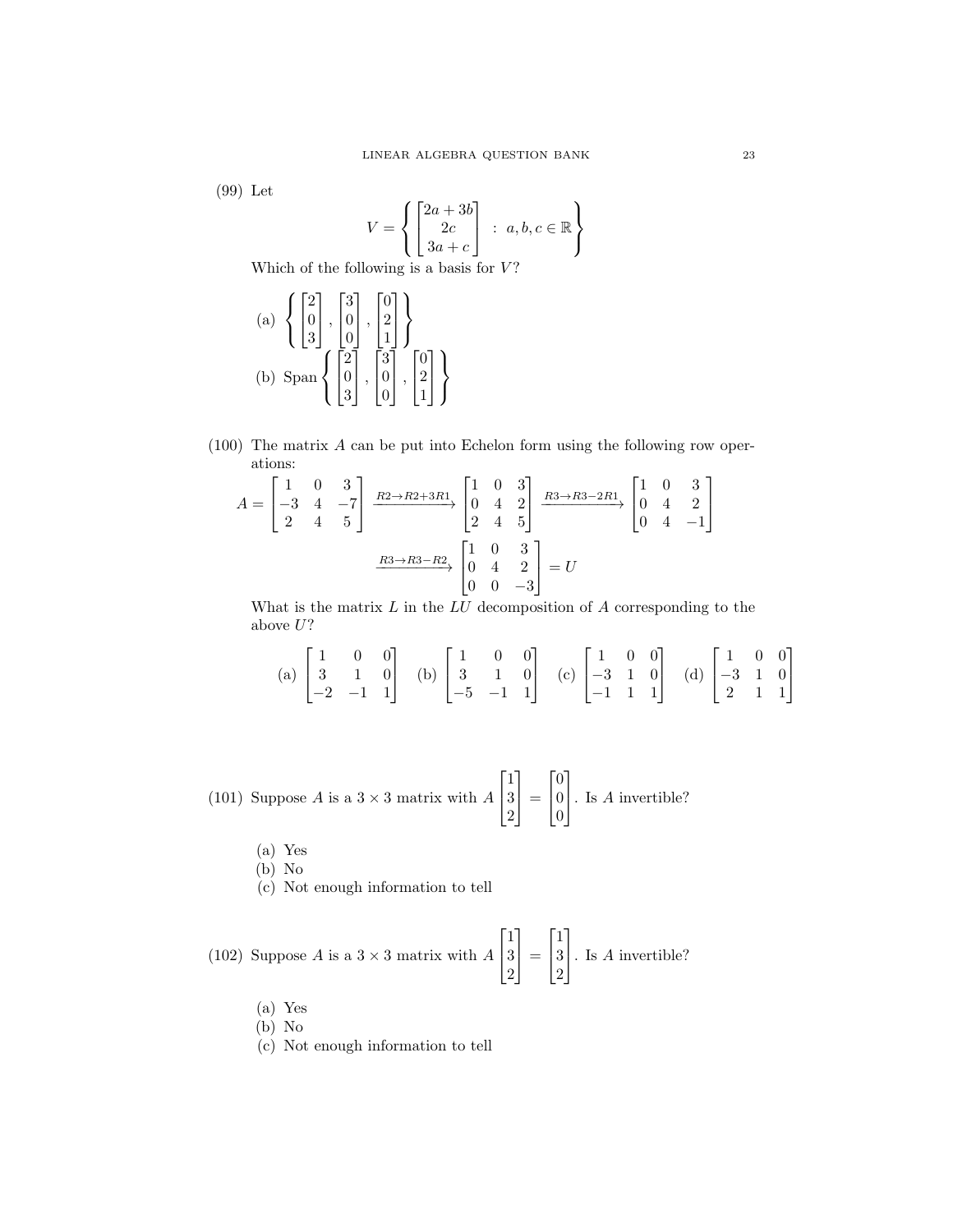(103) Select the inverse of  $\begin{bmatrix} 3 & 2 \\ 1 & 2 \end{bmatrix}$ : (a)  $\begin{bmatrix} 2 & -2 \\ -1 & 3 \end{bmatrix}$  (b)  $\frac{1}{4}$  $\begin{bmatrix} 2 & -2 \\ -1 & 3 \end{bmatrix}$  (c)  $\begin{bmatrix} -3 & 1 \\ 2 & -2 \end{bmatrix}$ 2  $-2$ (d)  $\frac{1}{4}$  $\begin{bmatrix} -3 & 1 \end{bmatrix}$ 2  $-2$ 

1

(104) Suppose A is a  $3 \times 3$  matrix with columns  $v_1, v_2$  and  $v_3$ :

$$
A = \begin{bmatrix} | & | & | \\ \mathbf{v}_1 & \mathbf{v}_2 & \mathbf{v}_3 \\ | & | & | & | \end{bmatrix}
$$

and  $\text{Nul}(A) = \text{Span}$  $\sqrt{ }$ J  $\mathcal{L}$  $\lceil$  $\overline{1}$ 2 −3 1 1  $\overline{1}$  $\mathcal{L}$  $\mathcal{L}$ J . Are the columns of A linearly dependent, and if so, what is a nontrivial dependence relation between them?

- (a) The columns of A are linearly independent
- (b) The columns of A are linearly dependent and a dependence relation is

 $0v_1 + 0v_2 + 0v_3 = 0$ 

(c) The columns of A are linearly dependent and a dependence relation is

$$
4\mathbf{v}_1 - 6\mathbf{v}_2 + 2\mathbf{v}_3 = \mathbf{0}
$$

- (d) The columns of A are linearly dependent, but neither of the above options is a nontrivial dependence relation
- (105) Which of the following are subspaces of the indicated vector space:

A. If *A* is a 2 × 2 matrix, {**x** | 
$$
A
$$
**x** = 3**x**}, as a subset of  $\mathbb{R}^2$   
B. If *A* is a 2 × 2 matrix, {**x** |  $A$ **x** =  $\begin{bmatrix} 2 \\ 0 \end{bmatrix}$ }, as a subset of  $\mathbb{R}^2$ 

- (a) Only A is a subspace
- (b) Only B is a subspace
- (c) Both A and B are subspaces
- (d) Neither A nor B are subspaces

(106) The matrix

$$
A = \begin{bmatrix} 98 & -225 & -309 & 13 \\ 56 & -114 & -162 & 22 \\ -14 & 21 & 33 & -13 \\ 14 & -27 & -39 & 7 \end{bmatrix}
$$

has Echelon form

$$
U = \begin{bmatrix} 7 & 1 & -5 & 18 \\ 0 & 1 & 1 & 1 \\ 0 & 0 & 0 & 0 \\ 0 & 0 & 0 & 0 \end{bmatrix}.
$$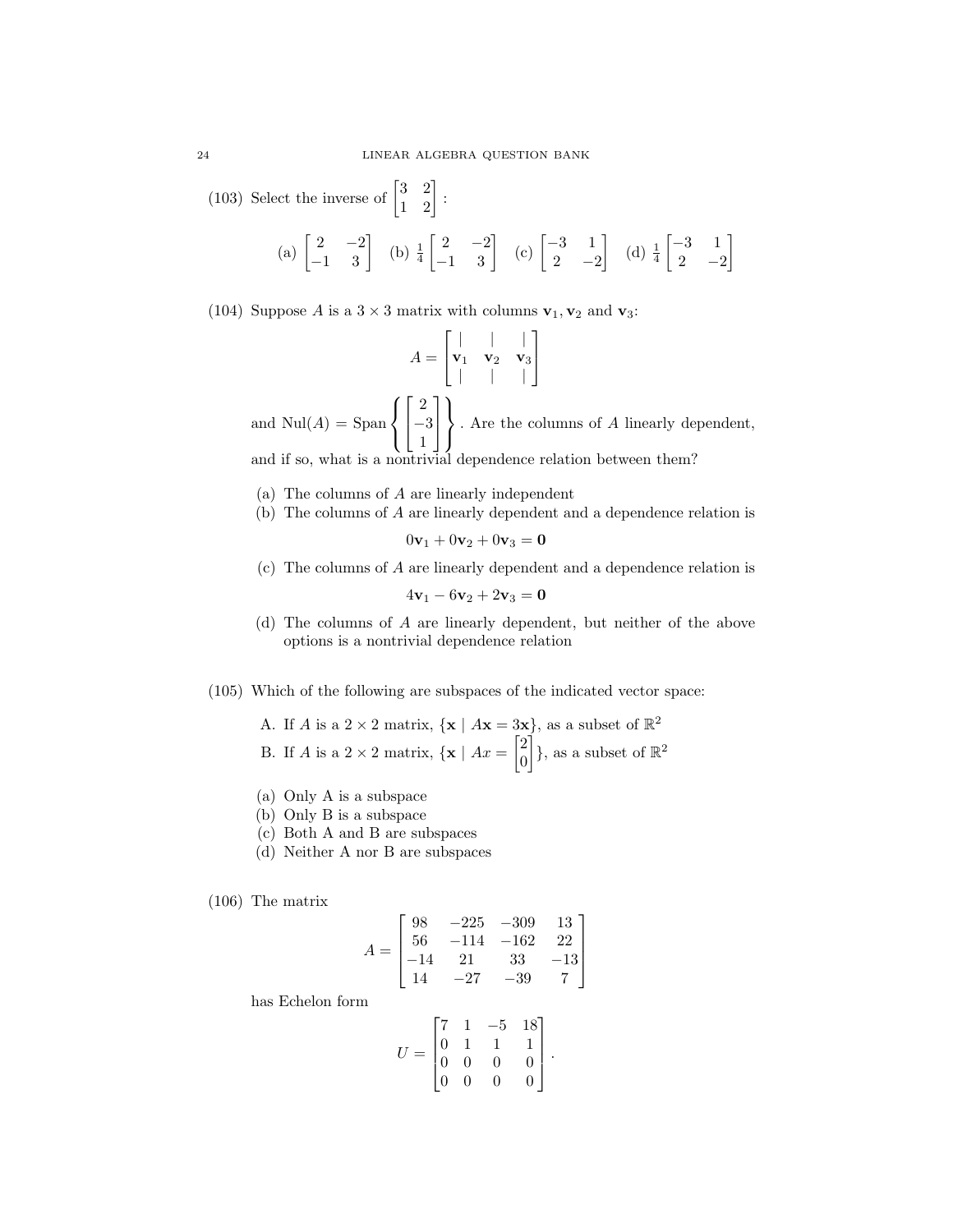Which of the following is a basis for the column space of A?

A. 
$$
\left\{ \begin{bmatrix} 98 \\ 56 \\ -14 \\ -14 \\ 14 \end{bmatrix}, \begin{bmatrix} -225 \\ -114 \\ 21 \\ -27 \end{bmatrix} \right\}
$$
  
B. 
$$
\left\{ \begin{bmatrix} 7 \\ 0 \\ 0 \\ 0 \end{bmatrix}, \begin{bmatrix} 1 \\ 1 \\ 0 \\ 0 \end{bmatrix} \right\}
$$
  
C. 
$$
\left\{ \begin{bmatrix} 98 \\ 0 \\ 56 \\ -14 \\ 14 \end{bmatrix}, \begin{bmatrix} -225 \\ -114 \\ 21 \\ -27 \end{bmatrix}, \begin{bmatrix} -309 \\ -162 \\ 33 \\ -39 \end{bmatrix}, \begin{bmatrix} 13 \\ 22 \\ -13 \\ 7 \end{bmatrix} \right\}
$$
  
(a) A only  
(b) B only  
(c) A and B only

(d) A and C only

(107) If A is a  $3 \times 6$  matrix of rank 2, then  $\text{Nul}(A)$  has dimension

- (a) 0
- $(b)$  1
- $(c)$  2
- (d) 3
- (e) 4

(108) The matrix

$$
A = \begin{bmatrix} 2 & 3 & 3 & 4 \\ 4 & 6 & 6 & 8 \\ 2 & 5 & 7 & 7 \end{bmatrix}
$$

has Echelon form

$$
U = \begin{bmatrix} 2 & 3 & 3 & 4 \\ 0 & 2 & 4 & 3 \\ 0 & 0 & 0 & 0 \end{bmatrix}.
$$

Which of the following are a basis for  $Col(A^T)$ ?

A. 
$$
\left\{ \begin{bmatrix} 2 \\ 3 \\ 3 \\ 4 \end{bmatrix}, \begin{bmatrix} 4 \\ 6 \\ 6 \\ 8 \end{bmatrix} \right\}
$$
  
B. 
$$
\left\{ \begin{bmatrix} 2 \\ 2 \\ 3 \\ 3 \end{bmatrix}, \begin{bmatrix} 0 \\ 0 \\ 2 \\ 4 \end{bmatrix} \right\}
$$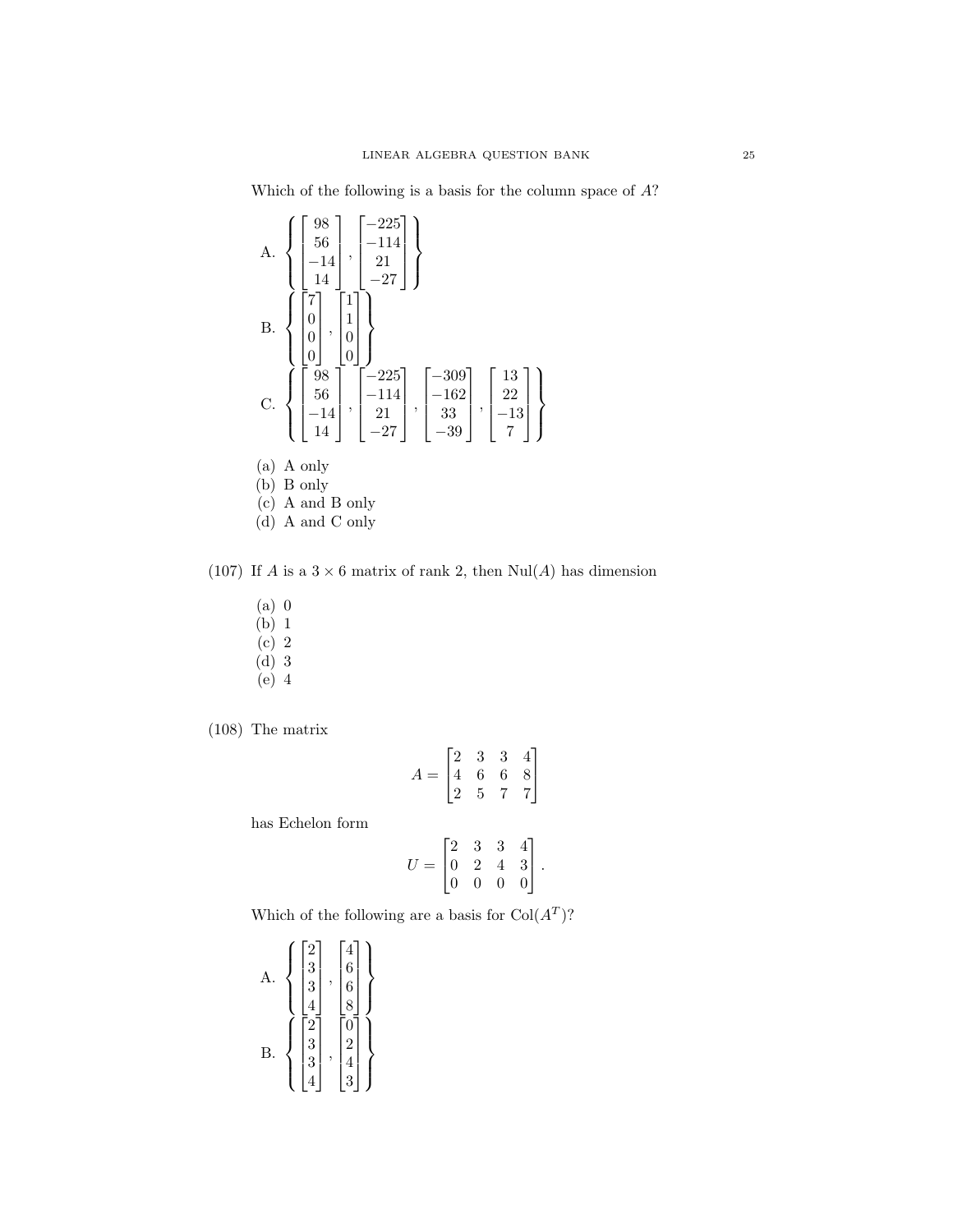- C.  $\sqrt{ }$  $\int$  $\overline{a}$  $\sqrt{ }$  $\Big\}$ 2 3 3 4 1  $\Big\}$ ,  $\sqrt{ }$  $\Big\}$ 4 6 6 8 1  $\begin{matrix} \phantom{-} \end{matrix}$ ,  $\sqrt{ }$  $\Big\}$ 2 5 7 7 1  $\cdot$  $\mathcal{L}$  $\overline{\mathcal{L}}$  $\int$
- (a) A only
- (b) B only
- (c) A and B only
- (d) A and C only

(109) For every  $5 \times 5$  matrix A, if

$$
\dim \text{Col}(A^T) = 3,
$$

then the multiplicity of the eigenvalue  $\lambda = 0$  of  $A$ 

- (a) must be 2.
- (b) must be 3.
- (c) can be either 0, 1, or 2.
- (d) can be either 3, 4, or 5.
- (e) can be either 2, 3, 4, or 5.

(110) Which of the following maps  $T : \mathbb{R}^2 \to \mathbb{R}^2$  are linear?

A. 
$$
T\begin{pmatrix} x \\ y \end{pmatrix} = \begin{bmatrix} x+1 \\ x+1 \end{bmatrix}
$$
  
\nB.  $T\begin{pmatrix} x \\ y \end{pmatrix} = \begin{bmatrix} 2x-3y \\ x \end{bmatrix}$   
\nC.  $T\begin{pmatrix} x \\ y \end{pmatrix} = \begin{bmatrix} x \\ y^2 \end{bmatrix}$ 

- D. Rotation by an angle of  $\alpha$  about the origin
- (a) A, B, C, and D
- (b) A, B, and D only
- (c) B and D only
- (d) A and B only
- (e) None of the above

(111) Suppose  $f: \mathbb{P}_1 \to \mathbb{P}_1$  is a linear map that has matrix

$$
A = \begin{bmatrix} 2 & -1 \\ 1 & 0 \end{bmatrix}
$$

with respect to input and output bases  $\{1, t\}$ . What is  $f(1+3t)$ ?

(a)  $\begin{bmatrix} 5 \\ 2 \end{bmatrix}$ 3 1 (b)  $\begin{bmatrix} -1 \\ 1 \end{bmatrix}$ 1 1 (c)  $3 + 5t$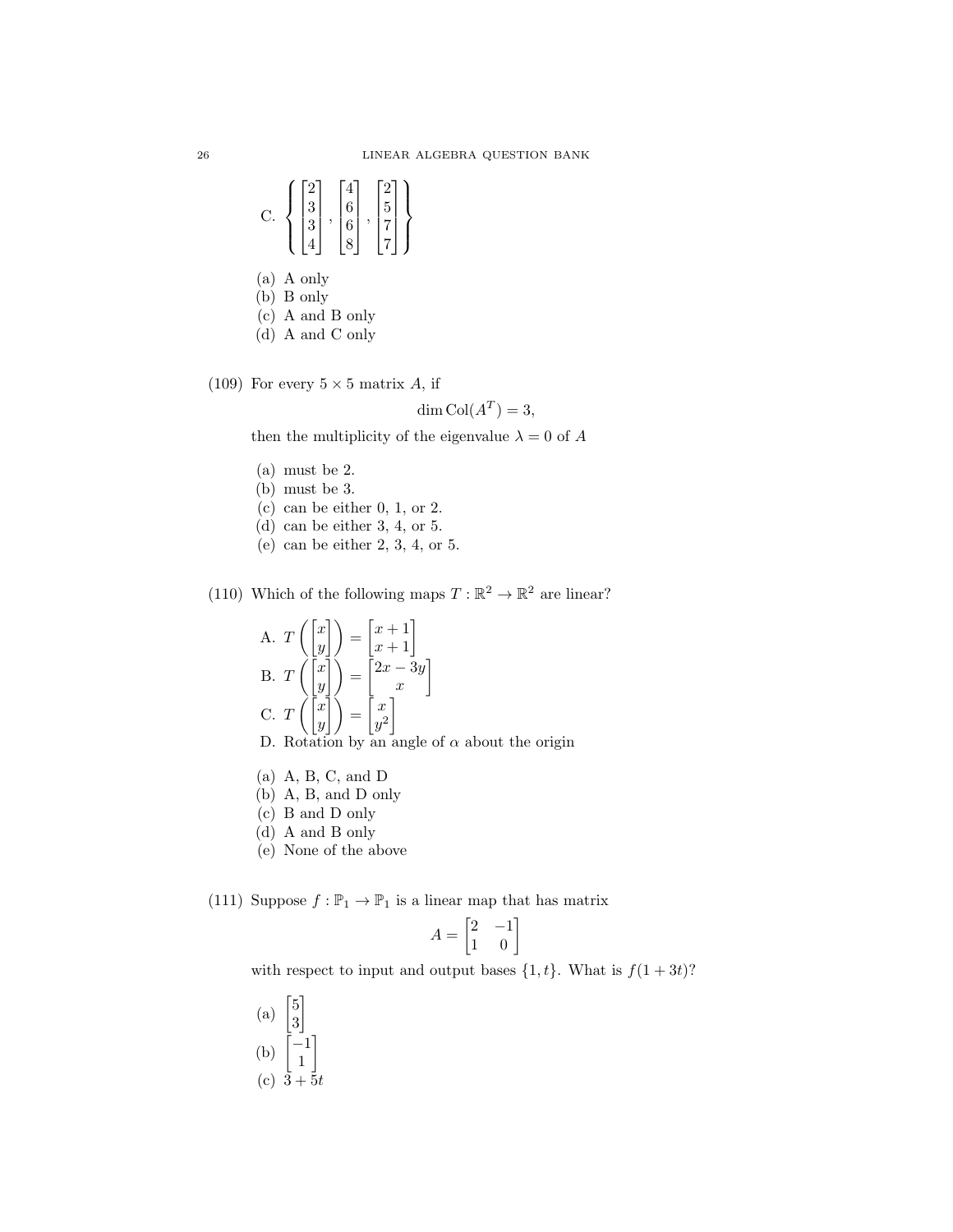(d)  $-1 + t$ 

(112) Let  $L$  be the linear transformation from  $\mathbb{P}_2$  to  $\mathbb{P}_2$  given by

$$
L(p(t)) = p'(t) + 4p(t)
$$

and let  $\mathcal{B} = \{1, t, t^2\}$  be the standard basis for  $\mathbb{P}_2$ . Then the coordinate matrix  $L_{\beta\beta}$  representing L with respect to input and output basis  $\beta$  is:

(a) 
$$
\begin{bmatrix} 1 & 0 & 0 \\ 4 & 1 & 0 \\ 0 & 8 & 1 \end{bmatrix}
$$
 (b)  $\begin{bmatrix} 4 & 0 & 0 \\ 1 & 4 & 0 \\ 0 & 2 & 4 \end{bmatrix}$  (c)  $\begin{bmatrix} 4 & 1 & 0 \\ 0 & 4 & 2 \\ 0 & 0 & 4 \end{bmatrix}$  (d)  $\begin{bmatrix} 1 & 4 & 0 \\ 0 & 1 & 8 \\ 0 & 0 & 1 \end{bmatrix}$  (e) None of the above.

(113) Given 
$$
\mathbf{v} = \begin{bmatrix} 1 \\ 2 \\ 2 \\ 4 \end{bmatrix}
$$
 and  $\mathbf{w} = \begin{bmatrix} 1 \\ -1 \\ 1 \\ 1 \end{bmatrix}$  what is the projection of **v** onto **w**?  
\n(a)  $\frac{5}{4} \begin{bmatrix} 1 \\ -1 \\ 1 \\ 1 \end{bmatrix}$  (b)  $\frac{1}{4} \begin{bmatrix} -1 \\ 13 \\ 3 \\ 11 \end{bmatrix}$  (c)  $\frac{5}{2} \begin{bmatrix} 1 \\ -1 \\ 1 \\ 1 \end{bmatrix}$  (d)  $\frac{1}{5} \begin{bmatrix} 1 \\ 2 \\ 2 \\ 4 \end{bmatrix}$  (e) None of the above

(114) If  $\mathcal{B} = {\mathbf{v}_1, \mathbf{v}_2, \mathbf{v}_3, \mathbf{v}_4}$  is an orthogonal basis of  $\mathbb{R}^4$  and  $W = \text{Span}\{\mathbf{v}_1, \mathbf{v}_2\}$ , then the coordinate matrix  $P_{\beta\beta}$  representing the projection map onto W with input and output basis  $\beta$  is:

|  |  |  |  |  |  |  |  |  |  |  | 1000 |  |  |  |  | (a) $\begin{bmatrix} 1 & 0 & 0 & 0 \\ 0 & 0 & 0 & 0 \\ 0 & 0 & 0 & 0 \\ 0 & 0 & 0 & 0 \end{bmatrix}$ (b) $\begin{bmatrix} 1 & 0 & 0 & 0 \\ 0 & 1 & 0 & 0 \\ 0 & 0 & 0 & 0 \\ 0 & 0 & 0 & 0 \end{bmatrix}$ (c) $\begin{bmatrix} 1 & 0 & 0 & 0 \\ 0 & 1 & 0 & 0 \\ 0 & 0 & 1 & 0 \\ 0 & 0 & 0 & 1 \end{bmatrix}$ (d) None of the above |
|--|--|--|--|--|--|--|--|--|--|--|------|--|--|--|--|--------------------------------------------------------------------------------------------------------------------------------------------------------------------------------------------------------------------------------------------------------------------------------------------------------------------------------------|
|--|--|--|--|--|--|--|--|--|--|--|------|--|--|--|--|--------------------------------------------------------------------------------------------------------------------------------------------------------------------------------------------------------------------------------------------------------------------------------------------------------------------------------------|

(115) Consider the orthonormal basis  $\mathcal{B} =$  $\sqrt{ }$ J  $\mathcal{L}$  $\frac{1}{2}$ 2  $\sqrt{ }$  $\overline{\phantom{a}}$ 1 −1 0 1  $\left| \frac{1}{\sqrt{2}}\right|$ 3  $\lceil$  $\overline{1}$ 1 1 1 1  $\left| \frac{1}{\sqrt{2}}\right|$ 6  $\sqrt{ }$  $\overline{\phantom{a}}$ 1 1 −2 1  $\vert$  $\mathcal{L}$  $\mathcal{L}$ J of  $\lceil$ 1 1

R 3 . What are the coordinates of the vector  $\overline{\phantom{a}}$ 0 0 in this basis?

(a) 
$$
\begin{bmatrix} 1 \\ 1 \\ 1 \end{bmatrix}
$$
 (b)  $\frac{1}{\sqrt{2}} \begin{bmatrix} 1 \\ -1 \\ 0 \end{bmatrix}$  (c)  $\begin{bmatrix} 1/2 \\ 1/3 \\ 1/6 \end{bmatrix}$  (d)  $\begin{bmatrix} \frac{1}{\sqrt{2}} \\ \frac{1}{\sqrt{6}} \\ \frac{1}{\sqrt{6}} \end{bmatrix}$ 

(116) If V is a 13 dimensional subspace of  $\mathbb{R}^{20}$ , then the dimension of  $V^{\perp}$  must be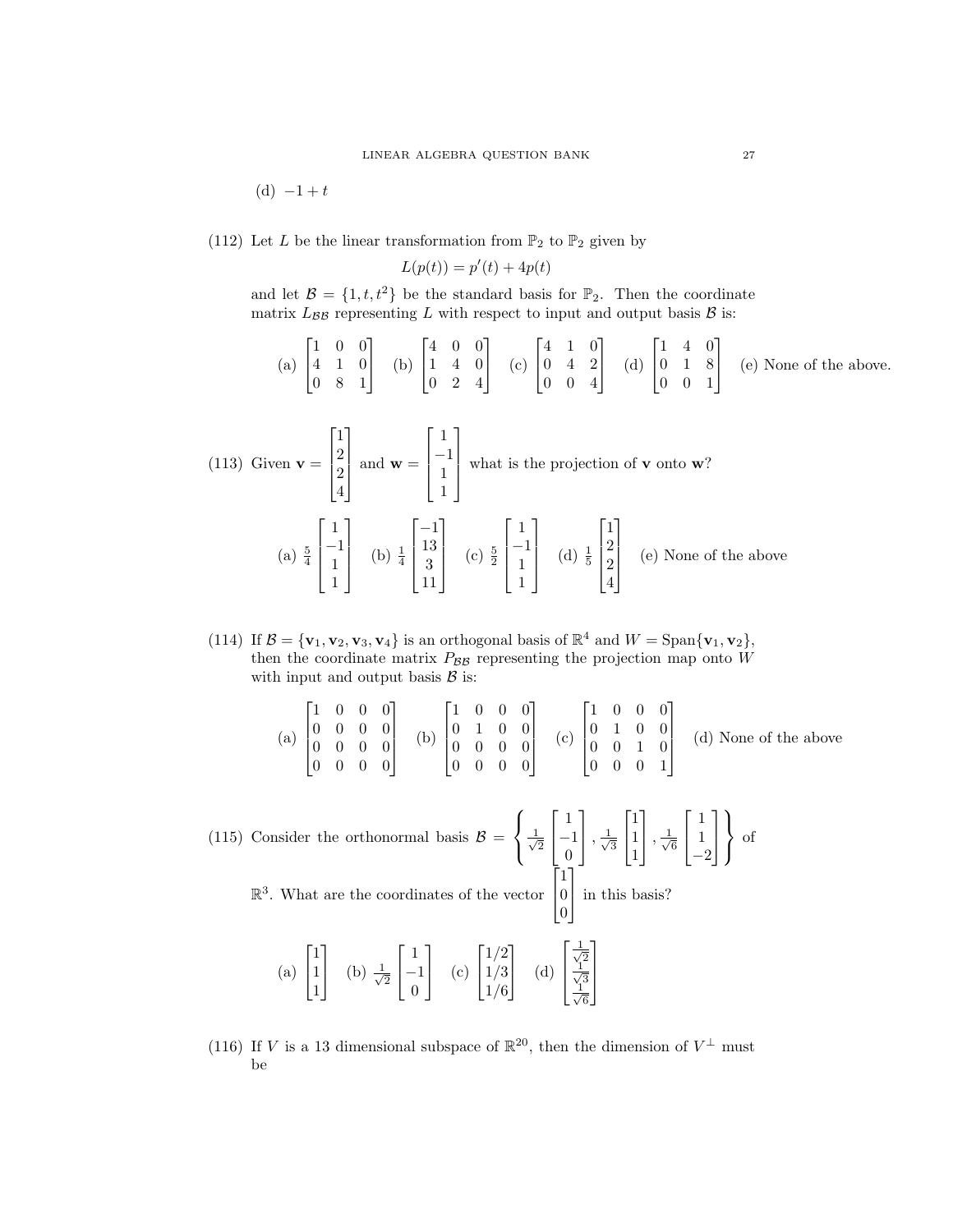- (a) 0 (b) 7
- (c) 13
- (d) 20

### (117) If A is the edge-node incidence matrix for the graph



then the dimension of  $\mathrm{Nul}(A)$  is

- (a) 0 (b) 1  $(c)$  2
- (d) 4
- (e) 5

(118) Consider the three row vectors  $\mathbf{a}^T, \mathbf{b}^T, \mathbf{c}^T$ , where  $\mathbf{a}, \mathbf{b}, \mathbf{c} \in \mathbb{R}^3$ . Let

$$
A = \begin{bmatrix} \begin{array}{c} \mathbf{a}^T \\ \mathbf{b}^T \end{array} & \begin{array}{c} \mathbf{a}^T \\ \mathbf{c}^T \end{array} \end{bmatrix}
$$

be a matrix with determinant 3. What is the determinant of the matrix

$$
B = \begin{bmatrix} \text{2a}^T & \text{2b}^T \\ \text{2a}^T + 2\mathbf{c}^T & \text{2b}^T \end{bmatrix}
$$
?

- (a) -6
- (b) 6
- (c) -24
- (d) 24

(119) If A and B are bases, and  $I_{BA} = \begin{bmatrix} 2 & 3 \\ 1 & 4 \end{bmatrix}$ , then the equation  $\begin{bmatrix} 5 & 5 \\ 5 & 1 \end{bmatrix}$ 5  $\begin{bmatrix} 2 & 3 \\ 1 & 4 \end{bmatrix} \begin{bmatrix} 1 \\ 1 \end{bmatrix}$ 1 means:

(a) If **v** has *A*-coordinates 
$$
\begin{bmatrix} 1 \\ 1 \end{bmatrix}
$$
, then it has *B*-coordinates  $\begin{bmatrix} 5 \\ 5 \end{bmatrix}$ .  
\n(b) If **v** has *B*-coordinates  $\begin{bmatrix} 1 \\ 1 \end{bmatrix}$ , then it has *A*-coordinates  $\begin{bmatrix} 5 \\ 5 \end{bmatrix}$ .  
\n(c) If **v** =  $\begin{bmatrix} 1 \\ 1 \end{bmatrix}$ , then it has *B*-coordinates  $\begin{bmatrix} 5 \\ 5 \end{bmatrix}$ .